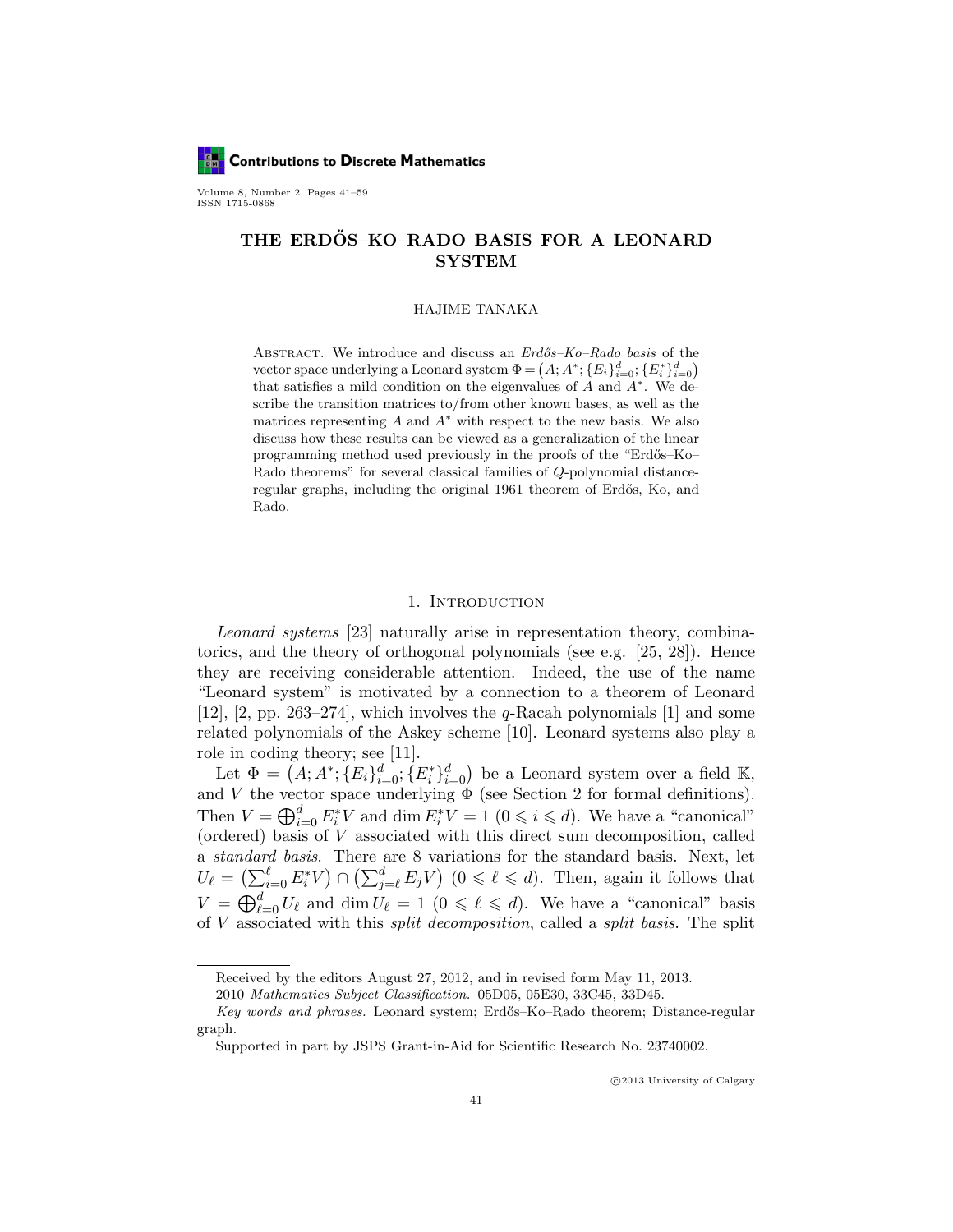#### 42 HAJIME TANAKA

decomposition is crucial in the theory of Leonard systems,<sup>1</sup> and there are 16 variations for the split basis. Altogether, Terwilliger [24] defined 24 bases of V and studied in detail the transition matrices between these bases as well as the matrices representing  $A$  and  $A^*$  with respect to them.

In the present paper, we introduce another basis of  $V$ , which we call an  $Erd\ddot{o}s-Ko-Rado$  (or  $EKR$ ) basis of V, under a mild condition on the eigenvalues of  $A$  and  $A^*$  (see below). As its name suggests, this basis arises in connection with the famous  $Erd\ddot{o}s-Ko-Rado$  theorem [6] in extremal set theory. Indeed, Delsarte's linear programming method [4], which is closely related to Lovász's  $\vartheta$ -function bound [13, 16] on the Shannon capacity of graphs, has been successfully used in the proofs of the "Erdős–Ko–Rado theorems" for certain families of  $Q$ -polynomial distance-regular graphs<sup>2</sup> [29, 7, 17, 20] (including the original 1961 theorem of Erdős et al.), and constructing appropriate feasible solutions to the dual programs amounts to describing the EKR bases for the Leonard systems associated with these graphs; see Section 4. It seems that the previous constructions of the feasible solutions depend on the geometric/algebraic structures which are more or less specific to the family of graphs in question. Our results give a uniform description of such feasible solutions in terms of the parameter arrays of Leonard systems.

The contents of the paper are as follows. Section 2 reviews basic terminology, notation and facts concerning Leonard systems. In Section 3, we first study the subspaces  $W_t = (E_0^* V + \sum_{i=d-t+1}^d E_i^* V) \cap (E_0 V + \sum_{j=t+1}^d E_j V)$  $(0 \leq t \leq d)$ . We show that dim  $W_t = 1$   $(0 \leq t \leq d)$ , and that  $V = \bigoplus_{t=0}^d W_t$ if and only if  $q \neq -1$ , or  $q = -1$  and d is even, where q denotes a base of  $\Phi$  (which is determined by the recurrence satisfied by the eigenvalues of A and  $A^*$ ). Assuming that this is the case, we then define an EKR basis associated with this direct sum decomposition. We describe the transition matrices to/from 3 bases out of the 24 bases mentioned above (2 standard, 1 split), as well as the matrices representing A and  $A^*$  with respect to the EKR basis. Our main results are Theorems 3.9, 3.12, and 3.13. Section 4 is devoted to discussions of the connections and applications of these results to the Erdős–Ko–Rado theorems.

#### 2. Leonard systems

Let K be a field, d a positive integer,  $\mathscr A$  a K-algebra isomorphic to the full matrix algebra  $Mat_{d+1}(\mathbb{K})$ , and V an irreducible left  $\mathscr{A}$ -module. We remark that V is unique up to isomorphism, and that V has dimension  $d+1$ . An element A of  $\mathscr A$  is said to be *multiplicity-free* if it has  $d+1$  mutually distinct eigenvalues in K. Let A be a multiplicity-free element of  $\mathscr A$  and

 $1$ In some cases,  $V$  has the structure of an evaluation module of the quantum affine algebra  $U_q(\widehat{\mathfrak{sl}}_2)$ , and the split decomposition corresponds to its weight space decomposition; see e.g. [9].

 $^{2}Q$ -polynomial distance-regular graphs are thought of as finite/combinatorial analogues of compact symmetric spaces of rank one; see [2, pp. 311–312].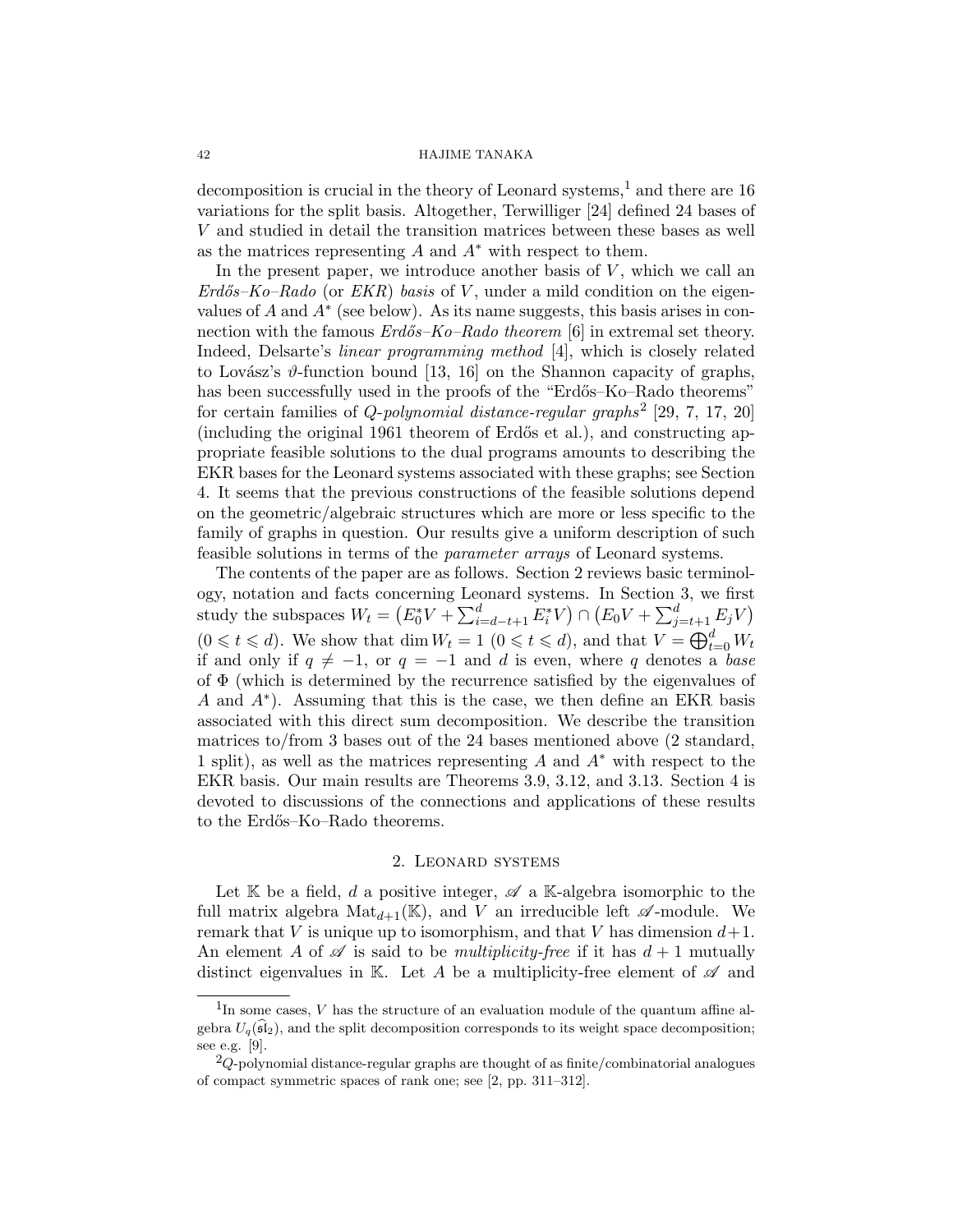$\{\theta_i\}_{i=0}^d$  an ordering of the eigenvalues of A. Let  $E_i: V \to V(\theta_i)$   $(0 \leq i \leq d)$ be the projection map onto  $V(\theta_i)$  with respect to  $V = \bigoplus_{i=0}^d V(\theta_i)$ , where  $V(\theta_i) = \{ \mathbf{u} \in V : A\mathbf{u} = \theta_i \mathbf{u} \}.$  We call  $E_i$  the primitive idempotent of A associated with  $\theta_i$ . Notice that the  $E_i$  are polynomials in A.

A Leonard system in  $\mathscr{A}$  ([23, Definition 1.4]) is a sequence

(1) 
$$
\Phi = \left( A; A^*; \{ E_i \}_{i=0}^d; \{ E_i^* \}_{i=0}^d \right)
$$

satisfying the following axioms (LS1)–(LS5):

(LS1) Each of  $A, A^*$  is a multiplicity-free element in  $\mathscr{A}$ .<sup>3</sup>

- (LS2)  ${E_i}_{i=0}^d$  is an ordering of the primitive idempotents of A.
- (LS3)  ${E_i^*}_{i=0}^d$  is an ordering of the primitive idempotents of  $A^*$ .

(LS4) 
$$
E_i^* AE_j^* = \begin{cases} 0 & \text{if } |i - j| > 1 \\ \neq 0 & \text{if } |i - j| = 1 \\ 0 & \text{if } |i - j| = 1 \end{cases}
$$
  $(0 \le i, j \le d).$   
(LS5)  $E_i A^* E_j = \begin{cases} 0 & \text{if } |i - j| > 1 \\ \neq 0 & \text{if } |i - j| = 1 \\ \end{cases}$   $(0 \le i, j \le d).$ 

We say that  $\Phi$  is *over* K. We refer the reader to [23, 26, 28] for background on Leonard systems.

Throughout the paper,  $\Phi = (A; A^*; \{E_i\}_{i=0}^d; \{E_i^*\}_{i=0}^d)$  shall always denote the Leonard system (1). Notice that the following are Leonard systems:

$$
\Phi^* = \left(A^*; A; \{E_i^*\}_{i=0}^d; \{E_i\}_{i=0}^d\right),
$$
  

$$
\Phi^\downarrow = \left(A; A^*; \{E_i\}_{i=0}^d; \{E_{d-i}^*\}_{i=0}^d\right),
$$
  

$$
\Phi^\Downarrow = \left(A; A^*; \{E_{d-i}\}_{i=0}^d; \{E_i^*\}_{i=0}^d\right).
$$

Viewing ∗, ↓, ⇓ as permutations on all Leonard systems,

$$
*^2 = \downarrow^2 = \Downarrow^2 = 1, \quad \Downarrow * = * \downarrow, \quad \downarrow * = * \Downarrow, \quad \downarrow \Downarrow = \Downarrow \downarrow.
$$

The group generated by the symbols  $*, \downarrow, \Downarrow$  subject to the above relations is the dihedral group  $D_4$  with 8 elements. We shall use the following notational convention:

**Notation 2.1.** For any  $g \in D_4$  and for any object f associated with  $\Phi$ , we let  $f^g$  denote the corresponding object for  $\Phi^{g^{-1}}$ ; an example is  $E_i^*(\Phi) = E_i(\Phi^*)$ .

It is known ([26, Theorem 6.1]) that there is a unique antiautomorphism  $\dagger$  of  $\mathscr A$  such that  $A^{\dagger} = A$  and  $A^{*\dagger} = A^*$ . From now on, let  $\langle \cdot, \cdot \rangle : V \times V \to \mathbb K$ be a nondegenerate bilinear form on  $V$  such that  $([26, Section 15])$ 

$$
\langle Xu_1, u_2\rangle = \langle u_1, X^{\dagger}u_2\rangle \quad (u_1, u_2 \in V, \ X \in \mathscr{A}).
$$

We shall write

$$
||u||^2 = \langle u, u \rangle \quad (u \in V).
$$

<sup>&</sup>lt;sup>3</sup>It is customary that  $A^*$  denotes the conjugate transpose of A. It should be stressed that we are not using this convention.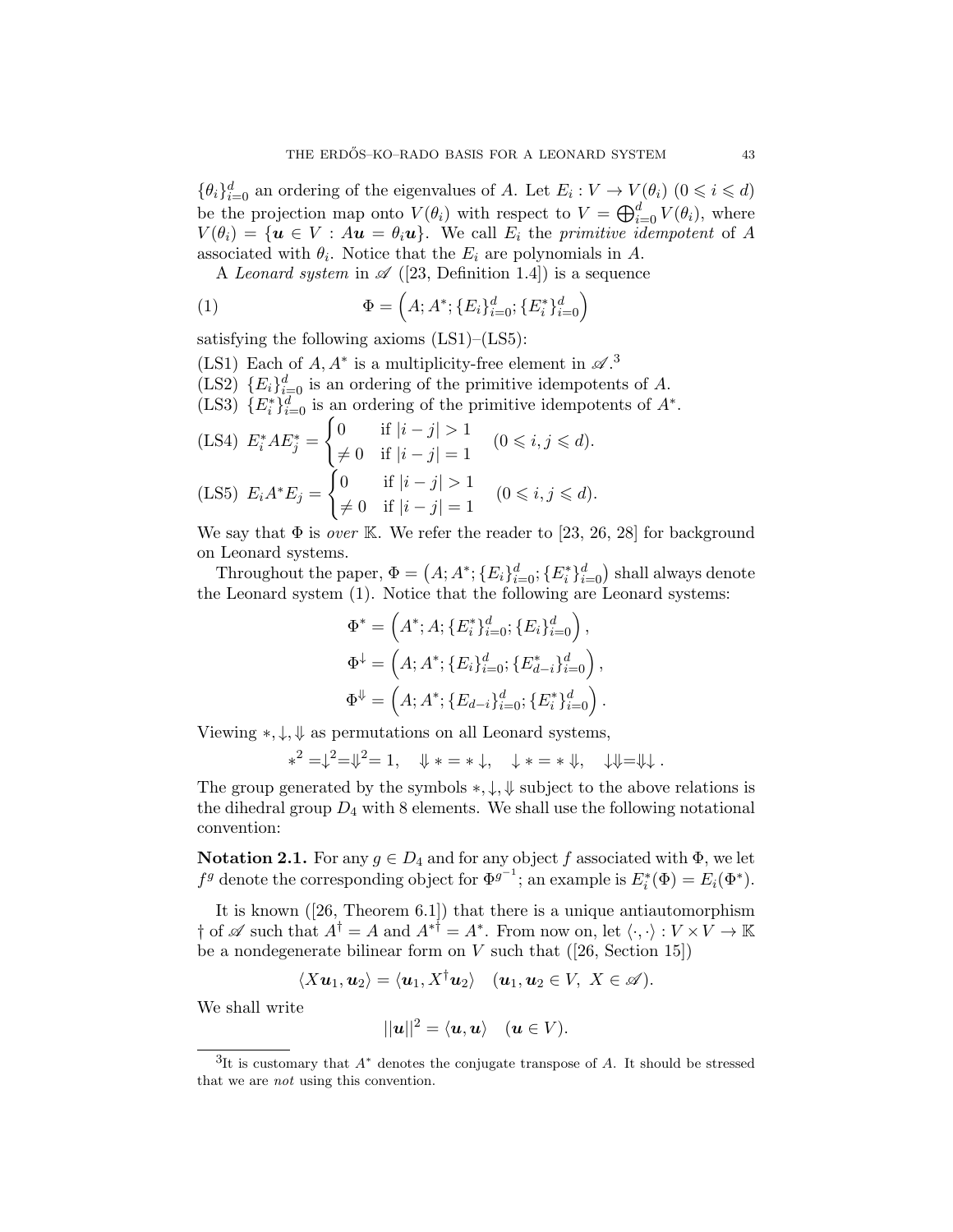Notation 2.2. Henceforth we fix a nonzero vector  $v^g$  in  $E_0^gV$  for each  $g \in D_4$ . We abbreviate  $\mathbf{v} = \mathbf{v}^1$  where 1 is the identity of  $D_4$ . For convenience, we also assume  $v^{g_1} = v^{g_2}$  whenever  $E_0^{g_1} V = E_0^{g_2} V (g_1, g_2 \in D_4)$ . We remark that  $||v^g||^2$ ,  $\langle v^g, v^{*g} \rangle$  are nonzero for any  $g \in D_4$ ; cf. [26, Lemma 15.5].

We now recall a few direct sum decompositions of  $V$ , as well as (ordered) bases of V associated with them. First,  $\dim E_i^*V = 1$   $(0 \leq i \leq d)$ and  $V = \bigoplus_{i=0}^{d} E_i^* V$ . By [26, Lemma 10.2],  $E_i^* v \neq 0$  ( $0 \leq i \leq d$ ), so that  ${E_i^*}v_{i=0}^d$  is a basis of V, called a  $\Phi$ -standard basis of V. Next, let  $U_{\ell} = \left( \sum_{i=0}^{\ell} E_i^* V \right) \cap \left( \sum_{j=\ell}^d E_j V \right) \ (0 \leq \ell \leq d).$  Then, again dim  $U_{\ell} = 1$  $(0 \le \ell \le d)$  and  $V = \bigoplus_{\ell=0}^d U_\ell$ , which is referred to as the  $\Phi$ -split decomposition of V [28]. We observe  $U_0 = E_0^* V$  and  $U_d = E_d V$ . For  $0 \leqslant i \leqslant d$ , let  $\theta_i$  be the eigenvalue of A associated with  $E_i$ . Then it follows that  $(A - \theta_{\ell}I)U_{\ell} = U_{\ell+1}$  and  $(A^* - \theta_{\ell}^*I)U_{\ell} = U_{\ell-1}$  for  $0 \leq \ell \leq d$ , where  $U_{-1} = U_{d+1} = 0$  [23, Lemma 3.9]. For  $0 \leq i \leq d$ , let  $\tau_i, \eta_i$  be the following polynomials in  $K[z]$ :

$$
\tau_i(z) = \prod_{h=0}^{i-1} (z - \theta_h), \quad \eta_i(z) = \tau_i^{\Downarrow}(z) = \prod_{h=0}^{i-1} (z - \theta_{d-h}).
$$

From the above comments it follows that  $\tau_{\ell}(A)v^* \in U_{\ell}$   $(0 \leq \ell \leq d)$  and  ${\{\tau_{\ell}(A)\boldsymbol{v}^*\}}_{\ell=0}^d$  is a basis of V, called a  $\Phi$ -split basis of V. Moreover, there are nonzero scalars  $\varphi_i$   $(1 \leq i \leq d)$  in K such that  $A^*\tau_{\ell}(A)\mathbf{v}^* = \theta_{\ell}^*\tau_{\ell}(A)\mathbf{v}^* +$  $\varphi_{\ell} \tau_{\ell-1}(A) \mathbf{v}^* \ (1 \leqslant \ell \leqslant d).$ 

Let  $\phi_i = \varphi_i^{\Downarrow}$  $i \nmid (1 \leq i \leq d)$ . The parameter array of  $\Phi$  is

$$
p(\Phi) = \left( \{ \theta_i \}_{i=0}^d; \{ \theta_i^* \}_{i=0}^d; \{ \varphi_i \}_{i=1}^d; \{ \phi_i \}_{i=1}^d \right).
$$

Terwilliger [23, Theorem 1.9] showed that the isomorphism class<sup>4</sup> of  $\Phi$  is determined by  $p(\Phi)$  and gave a classification of the parameter arrays of Leonard systems; cf. [27, Section 5]. In particular, the sequences  $\{\theta_i\}_{i=0}^d$ and  $\{\theta_i^*\}_{i=0}^d$  are recurrent in the sense that there is a scalar  $\beta \in \mathbb{K}$  such that

(2) 
$$
\frac{\theta_{i-2} - \theta_{i+1}}{\theta_{i-1} - \theta_i} = \frac{\theta_{i-2}^* - \theta_{i+1}^*}{\theta_{i-1}^* - \theta_i^*} = \beta + 1 \quad (2 \leq i \leq d - 1).
$$

It also follows that

(3) 
$$
\phi_i = \varphi_1 \vartheta_i + (\theta_i^* - \theta_0^*)(\theta_{d-i+1} - \theta_0) \quad (1 \leq i \leq d),
$$

where

$$
\vartheta_i = \sum_{h=0}^{i-1} \frac{\theta_h - \theta_{d-h}}{\theta_0 - \theta_d} \quad (1 \leqslant i \leqslant d).
$$

<sup>&</sup>lt;sup>4</sup>A Leonard system  $\Psi$  in a K-algebra  $\mathscr B$  is *isomorphic* to  $\Phi$  if there is a K-algebra isomorphism  $\gamma : \mathscr{A} \to \mathscr{B}$  such that  $\Psi = \Phi^{\gamma} := (A^{\gamma}; A^{*\gamma}; \{E_i^{\gamma}\}_{i=0}^d; \{E_i^{*\gamma}\}_{i=0}^d)$ .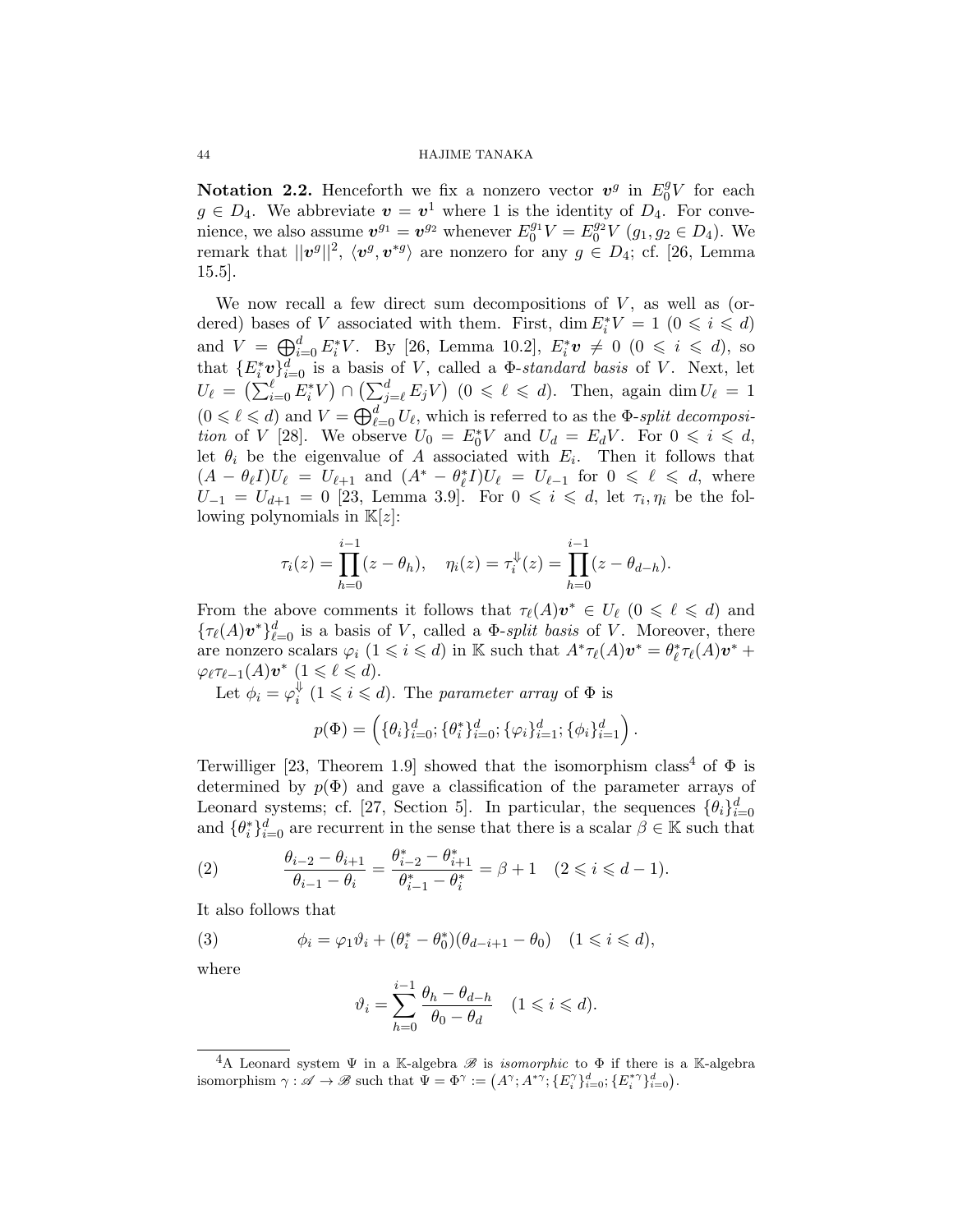Notice that  $\vartheta_1 = \vartheta_d = 1$ . Moreover,

(4) 
$$
\vartheta_{d-i+1} = \vartheta_i, \quad \vartheta_i^* = \vartheta_i \quad (1 \leq i \leq d).
$$

The parameter array behaves nicely with respect to the  $D_4$  action:

**Lemma 2.3** ([23, Theorem 1.11]). The following hold.

(i) 
$$
p(\Phi^*) = (\{\theta_i^*\}_{i=0}^d; \{\theta_i\}_{i=0}^d; \{\varphi_i\}_{i=1}^d; \{\phi_{d-i+1}\}_{i=1}^d).
$$
  
\n(ii)  $p(\Phi^{\downarrow}) = (\{\theta_i\}_{i=0}^d; \{\theta_{d-i}^*\}_{i=0}^d; \{\phi_{d-i+1}\}_{i=1}^d; \{\varphi_{d-i+1}\}_{i=1}^d).$   
\n(iii)  $p(\Phi^{\Downarrow}) = (\{\theta_{d-i}\}_{i=0}^d; \{\theta_i^*\}_{i=0}^d; \{\phi_i\}_{i=1}^d; \{\varphi_i\}_{i=1}^d).$ 

The following can be easily read off [24, 26].

**Lemma 2.4** ([24, 26]). The following hold.

(i) 
$$
E_i^* \mathbf{v} = \frac{||E_i^* \mathbf{v}||^2}{\langle \mathbf{v}, \mathbf{v}^* \rangle} \cdot \sum_{\ell=0}^i \frac{\tau_\ell^*(\theta_i^*)}{\varphi_1 \dots \varphi_\ell} \tau_\ell(A) \mathbf{v}^*
$$
  $(0 \le i \le d)$ .

$$
\text{(ii)} \;\; \tau_\ell(A) \bm{v}^* = \langle \bm{v}, \bm{v}^* \rangle \cdot \varphi_1 \ldots \varphi_\ell
$$

$$
\times \sum_{i=0}^{\ell} \frac{\eta_{d-\ell}^*(\theta_i^*)}{\tau_i^*(\theta_i^*) \eta_{d-i}^*(\theta_i^*)} \cdot \frac{1}{||E_i^* \mathbf{v}||^2} E_i^* \mathbf{v} \quad (0 \le \ell \le d).
$$
  

$$
E_i \mathbf{v}_i^* \sum_{j=0}^{\ell} \frac{\eta_{d-\ell}(\theta_j)}{\eta_{d-\ell}(\theta_j)} \quad (1) \mathbf{v}_i^* \quad (0 \le i \le d).
$$

(iii) 
$$
E_j \mathbf{v}^* = \sum_{\ell=j} \frac{\eta_d \ell(\theta_j)}{\tau_j(\theta_j) \eta_{d-j}(\theta_j)} \tau_\ell(A) \mathbf{v}^*
$$
  $(0 \le j \le d).$ 

(iv) 
$$
\tau_{\ell}(A)\mathbf{v}^* = \sum_{j=\ell} \tau_{\ell}(\theta_j) E_j \mathbf{v}^*
$$
  $(0 \le \ell \le d).$   
\n(v)  $E_j \mathbf{v}^* = \frac{\langle \mathbf{v}, \mathbf{v}^* \rangle}{\langle \mathbf{v}, \mathbf{v}^* \rangle} \cdot \frac{\phi_{d-j+1} \dots \phi_d}{\varphi_1 \dots \varphi_j} E_j \mathbf{v}^*$   $(0 \le j \le d).$ 

Finally, it follows that ([26, Lemma 9.2, Theorem 17.12])

$$
E_0^* E_i E_0^* = \frac{\varphi_1 \dots \varphi_i \phi_1 \dots \phi_{d-i}}{\eta_d^*(\theta_0^*) \tau_i(\theta_i) \eta_{d-i}(\theta_i)} E_0^* \quad (0 \leq i \leq d),
$$

from which it follows that

(5) 
$$
||E_i^* \mathbf{v}||^2 = \frac{\varphi_1 \dots \varphi_i \phi_{i+1} \dots \phi_d}{\eta_d(\theta_0) \tau_i^*(\theta_i^*) \eta_{d-i}^*(\theta_i^*)} ||\mathbf{v}||^2 \quad (0 \leq i \leq d),
$$

by virtue of Lemma 2.3 (i).

## 3. The Erdős–Ko–Rado basis

Let  $F_\ell : V \to U_\ell \ (0 \leq \ell \leq d)$  be the projection map onto  $U_\ell$  with respect to the  $\Phi$ -split decomposition  $V = \bigoplus_{\ell=0}^d U_{\ell}$ .

Lemma 3.1 (cf. [8, Lemma 5.4]). The following hold.

(i)  $F_{\ell} E_i^* = 0$  if  $\ell > i \quad (0 \leq i, \ell \leq d).$ (ii)  $F_{\ell}E_j = 0$  if  $\ell < j \quad (0 \leq j, \ell \leq d).$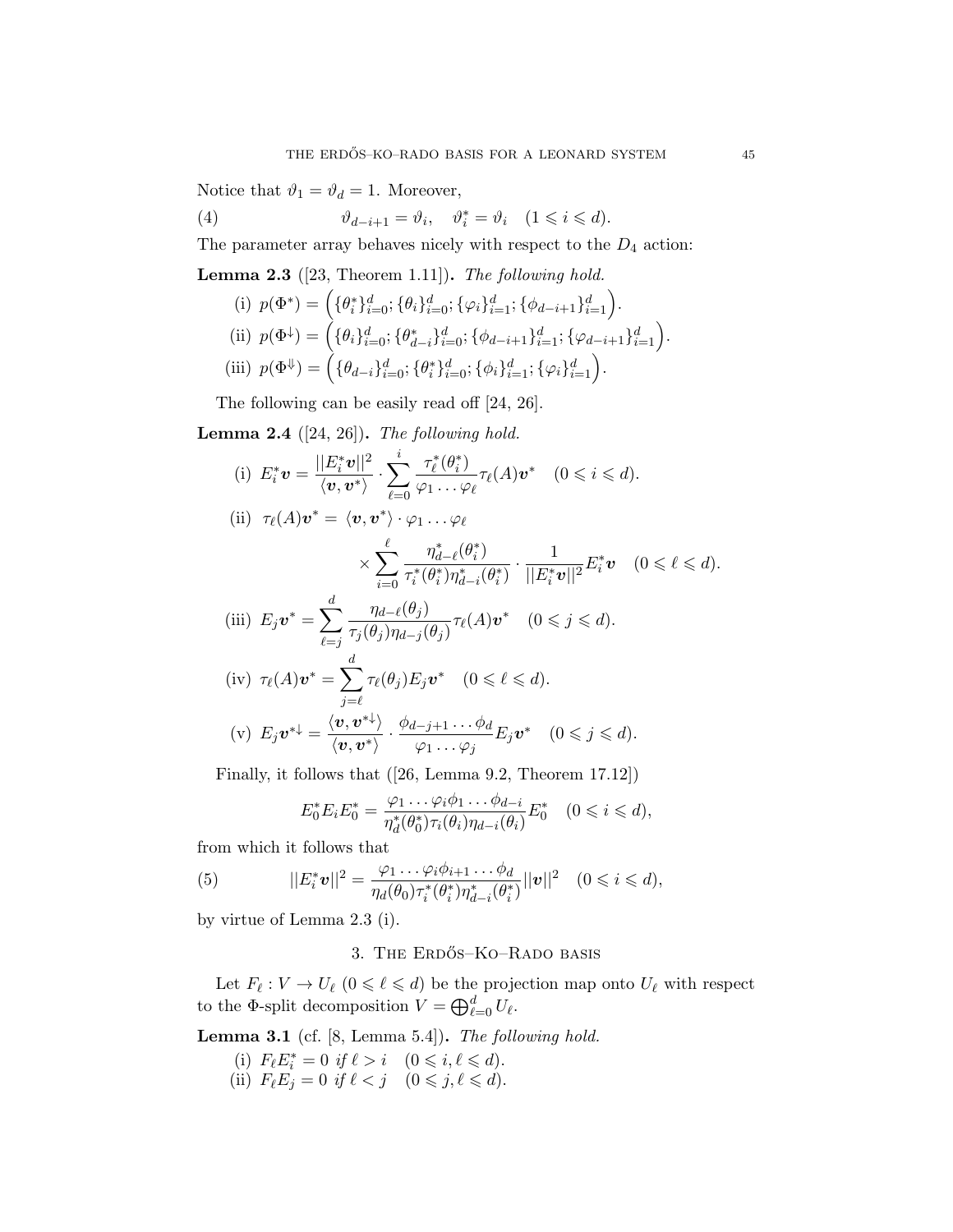*Proof.* Immediate from  $E_i^* V \subseteq \sum_{\ell=0}^i U_\ell$  and  $E_j V \subseteq \sum_{\ell=j}^d U_\ell$  $\Box$ 

We shall mainly work with the  $\Phi^{\downarrow}$ -split decomposition  $V = \bigoplus_{\ell=0}^d U_{\ell}^{\downarrow}$  $\vec{\ell}$ , where

$$
U_{\ell}^{\downarrow} = \left(\sum_{i=d-\ell}^{d} E_i^* V\right) \cap \left(\sum_{j=\ell}^{d} E_j V\right) \quad (0 \leq \ell \leq d).
$$

We now "modify" the  $U_{\ell}^{\downarrow}$  $\psi$  and introduce the subspaces  $W_t$   $(0 \leq t \leq d)$  of V defined by  $5$ 

$$
W_t = \left( E_0^* V + \sum_{i=d-t+1}^d E_i^* V \right) \cap \left( E_0 V + \sum_{j=t+1}^d E_j V \right) \quad (0 \le t \le d).
$$

Observe  $W_t \neq 0$   $(0 \le t \le d)$ ,  $W_0 = E_0^* V$ , and  $W_d = E_0 V$ . Notice also that

(6) 
$$
W_t^* = W_{d-t} \quad (0 \leq t \leq d).
$$

Our aim is to show dim  $W_t = 1$   $(0 \leq t \leq d)$ , and then to determine precisely when  $V = \bigoplus_{t=0}^d W_t$ . Pick  $w \in W_t$ . Then from Lemma 3.1 (applied to  $\Phi^{\downarrow}$ ) it follows that

$$
F_{\ell}^{\downarrow} \mathbf{w} = \sum_{i=0}^{d-\ell} F_{\ell}^{\downarrow} E_i^* \mathbf{w} = \sum_{j=0}^{\ell} F_{\ell}^{\downarrow} E_j \mathbf{w} \quad (0 \leq \ell \leq d).
$$

Hence

(7) 
$$
F_{\ell}^{\downarrow} \mathbf{w} = \begin{cases} F_{\ell}^{\downarrow} E_0 \mathbf{w} & \text{if } 0 \leq \ell \leq t, \\ F_{\ell}^{\downarrow} E_0^* \mathbf{w} & \text{if } t \leq \ell \leq d, \end{cases}
$$

from which it follows that

(8) 
$$
\mathbf{w} = \sum_{\ell=0}^t F_{\ell}^{\downarrow} E_0 \mathbf{w} + \sum_{\ell=t+1}^d F_{\ell}^{\downarrow} E_0^* \mathbf{w} = E_0 \mathbf{w} + \sum_{\ell=t+1}^d F_{\ell}^{\downarrow} (E_0^* - E_0) \mathbf{w}.
$$

By Lemma 2.4 (i) and Lemma 2.3 (ii), we have

(9)  
\n
$$
F_{\ell}^{\downarrow} E_0^* \mathbf{w} = F_{\ell}^{\downarrow} E_d^{*\downarrow} \mathbf{w}
$$
\n
$$
= \frac{\langle \mathbf{w}, E_d^{*\downarrow} \mathbf{v}^{\downarrow} \rangle}{||E_d^{*\downarrow} \mathbf{v}^{\downarrow}||^2} F_{\ell}^{\downarrow} E_d^{*\downarrow} \mathbf{v}^{\downarrow}
$$
\n
$$
= \frac{\langle \mathbf{w}, E_d^{*\downarrow} \mathbf{v}^{\downarrow} \rangle}{\langle \mathbf{v}^{\downarrow}, \mathbf{v}^{\downarrow} \rangle} \cdot \frac{\tau_{\ell}^{*\downarrow}(\theta_d^{*\downarrow})}{\varphi_1^{\downarrow} \cdots \varphi_\ell^{\downarrow}} \tau_{\ell}^{\downarrow}(A^{\downarrow}) \mathbf{v}^{*\downarrow}
$$
\n
$$
= \frac{\langle \mathbf{w}, E_0^* \mathbf{v} \rangle}{\langle \mathbf{v}, \mathbf{v}^{\downarrow} \rangle} \cdot \frac{\eta_{\ell}^*(\theta_0^*)}{\phi_{d-\ell+1} \cdots \phi_d} \tau_{\ell}(A) \mathbf{v}^{*\downarrow}
$$

 ${}^{5}$ The subscript t is chosen in accordance with the concept of t-intersecting families in the Erdős–Ko–Rado theorem; see Section 4.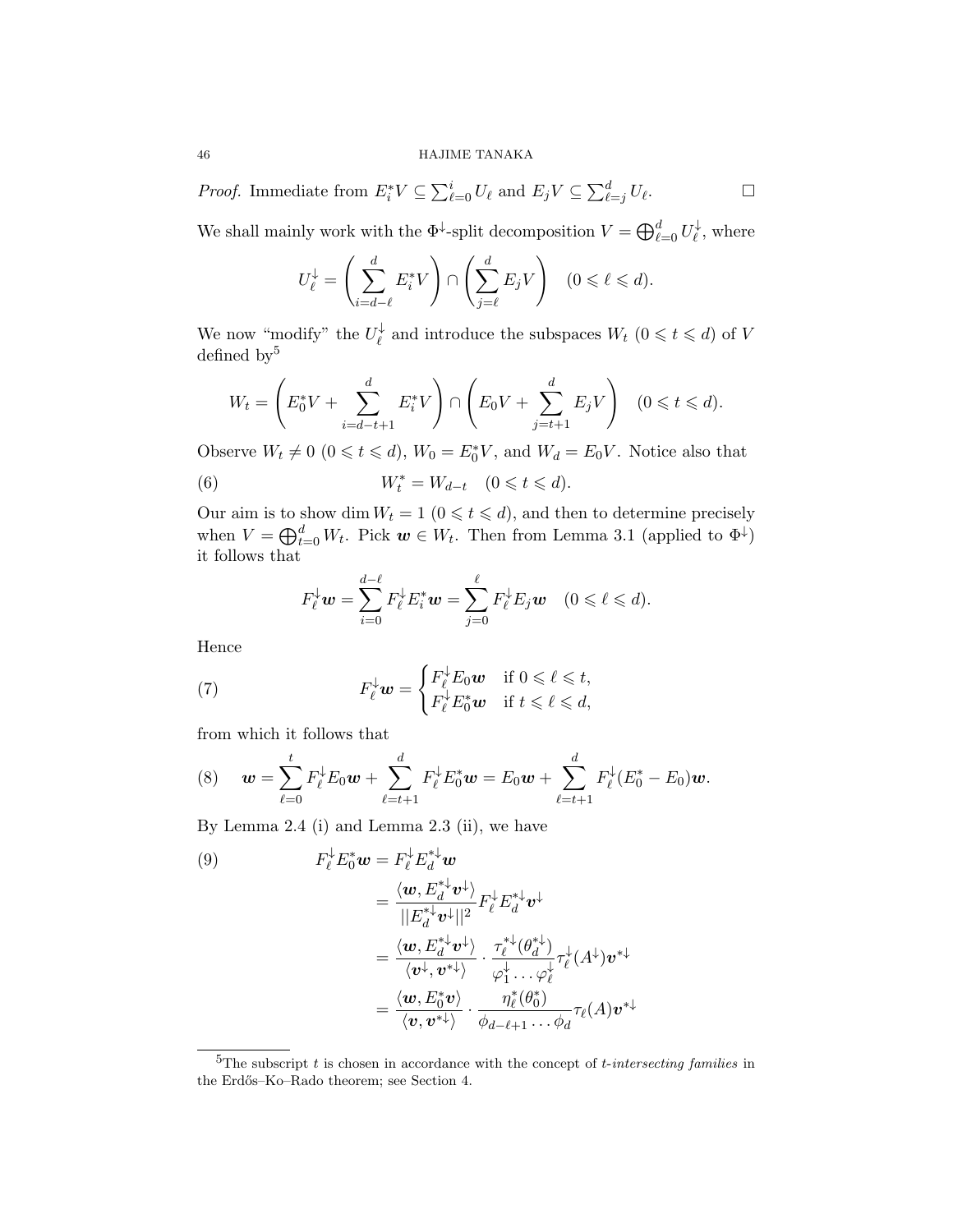for  $0 \le \ell \le d$ . Likewise, by Lemma 2.4 (iii) and Lemma 2.3 (ii), we have

(10)  
\n
$$
F_{\ell}^{\downarrow} E_0 \mathbf{w} = F_{\ell}^{\downarrow} E_0^{\downarrow} \mathbf{w}
$$
\n
$$
= \frac{\langle \mathbf{w}, E_0^{\downarrow} \mathbf{v}^{*\downarrow} \rangle}{||E_0^{\downarrow} \mathbf{v}^{*\downarrow}||^2} F_{\ell}^{\downarrow} E_0^{\downarrow} \mathbf{v}^{*\downarrow}
$$
\n
$$
= \frac{\langle \mathbf{w}, E_0 \mathbf{v}^{*\downarrow} \rangle}{||E_0 \mathbf{v}^{*\downarrow}||^2} \cdot \frac{\eta_{d-\ell}(\theta_0)}{\eta_d(\theta_0)} \tau_{\ell}(A) \mathbf{v}^{*\downarrow}
$$

for  $0 \le \ell \le d$ . Since  $F_t^{\downarrow} E_0^* \mathbf{w} = F_t^{\downarrow} E_0 \mathbf{w}$  by (7), we have in particular:

(11) 
$$
\frac{\langle \mathbf{w}, E_0^* \mathbf{v} \rangle}{\langle \mathbf{v}, \mathbf{v}^* \rangle} \cdot \frac{\eta_t^* (\theta_0^*)}{\phi_{d-t+1} \dots \phi_d} = \frac{\langle \mathbf{w}, E_0 \mathbf{v}^* \rangle}{||E_0 \mathbf{v}^* ||^2} \cdot \frac{\eta_{d-t}(\theta_0)}{\eta_d(\theta_0)}.
$$

Combining these comments, it follows from (8), Lemma 2.4 (iv) and (v) that

$$
\mathbf{w} = E_0 \mathbf{w} + \frac{\langle \mathbf{w}, E_0 \mathbf{v}^* \rangle}{||E_0 \mathbf{v}^*||^2} \cdot \frac{\eta_{d-t}(\theta_0)}{\eta_d(\theta_0)\eta_t^*(\theta_0^*)} \times \sum_{\ell=t+1}^d \left( \frac{\eta_\ell^*(\theta_0^*)}{\phi_{d-\ell+1} \cdots \phi_{d-t}} - \frac{\eta_t^*(\theta_0^*)\eta_{d-\ell}(\theta_0)}{\eta_{d-t}(\theta_0)} \right) \tau_\ell(A) \mathbf{v}^* \mathbf{w}^* = E_0 \mathbf{w} + \frac{\langle \mathbf{w}, E_0 \mathbf{v}^* \rangle}{||E_0 \mathbf{v}^*||^2} \cdot \frac{\eta_{d-t}(\theta_0)}{\eta_d(\theta_0)\eta_t^*(\theta_0^*)} \sum_{j=t+1}^d \frac{\phi_{d-j+1} \cdots \phi_d}{\varphi_1 \cdots \varphi_j} \times \sum_{\ell=t+1}^j \tau_\ell(\theta_j) \left( \frac{\eta_\ell^*(\theta_0^*)}{\phi_{d-\ell+1} \cdots \phi_{d-t}} - \frac{\eta_t^*(\theta_0^*)\eta_{d-\ell}(\theta_0)}{\eta_{d-t}(\theta_0)} \right) E_j \mathbf{v}^*.
$$

The coefficient of the last sum is equal to  $(\theta_j - \theta_0)^{-1}$  times

$$
\sum_{\ell=t+1}^{j} (\theta_{j} - \theta_{\ell} + \theta_{\ell} - \theta_{0}) \cdot \tau_{\ell}(\theta_{j}) \left( \frac{\eta_{\ell}^{*}(\theta_{0}^{*})}{\phi_{d-\ell+1} \dots \phi_{d-t}} - \frac{\eta_{t}^{*}(\theta_{0}^{*}) \eta_{d-\ell}(\theta_{0})}{\eta_{d-t}(\theta_{0})} \right)
$$
\n
$$
= \sum_{\ell=t+1}^{j-1} \tau_{\ell+1}(\theta_{j}) \left( \frac{\eta_{\ell}^{*}(\theta_{0}^{*})}{\phi_{d-\ell+1} \dots \phi_{d-t}} - \frac{\eta_{t}^{*}(\theta_{0}^{*}) \eta_{d-\ell}(\theta_{0})}{\eta_{d-t}(\theta_{0})} \right)
$$
\n
$$
- \sum_{\ell=t+1}^{j} \tau_{\ell}(\theta_{j}) \left( \frac{\eta_{\ell}^{*}(\theta_{0}^{*})(\theta_{0} - \theta_{\ell})}{\phi_{d-\ell+1} \dots \phi_{d-t}} - \frac{\eta_{t}^{*}(\theta_{0}^{*}) \eta_{d-\ell+1}(\theta_{0})}{\eta_{d-t}(\theta_{0})} \right)
$$
\n
$$
= \sum_{\ell=t+1}^{j} \tau_{\ell}(\theta_{j}) \left( \frac{\eta_{\ell-1}^{*}(\theta_{0}^{*})}{\phi_{d-\ell+2} \dots \phi_{d-t}} - \frac{\eta_{\ell}^{*}(\theta_{0}^{*})(\theta_{0} - \theta_{\ell})}{\phi_{d-\ell+1} \dots \phi_{d-t}} \right)
$$
\n
$$
= \sum_{\ell=t+1}^{j} \frac{\tau_{\ell}(\theta_{j}) \eta_{\ell-1}^{*}(\theta_{0}^{*})}{\phi_{d-\ell+1} \dots \phi_{d-t}} (\phi_{d-\ell+1} - (\theta_{0}^{*} - \theta_{d-\ell+1}^{*})(\theta_{0} - \theta_{\ell}))
$$
\n
$$
= \sum_{\ell=t+1}^{j} \frac{\tau_{\ell}(\theta_{j}) \eta_{\ell-1}^{*}(\theta_{0}^{*})}{\phi_{d-\ell+1} \dots \phi_{d-t}} \varphi_{1} \vartheta_{\ell},
$$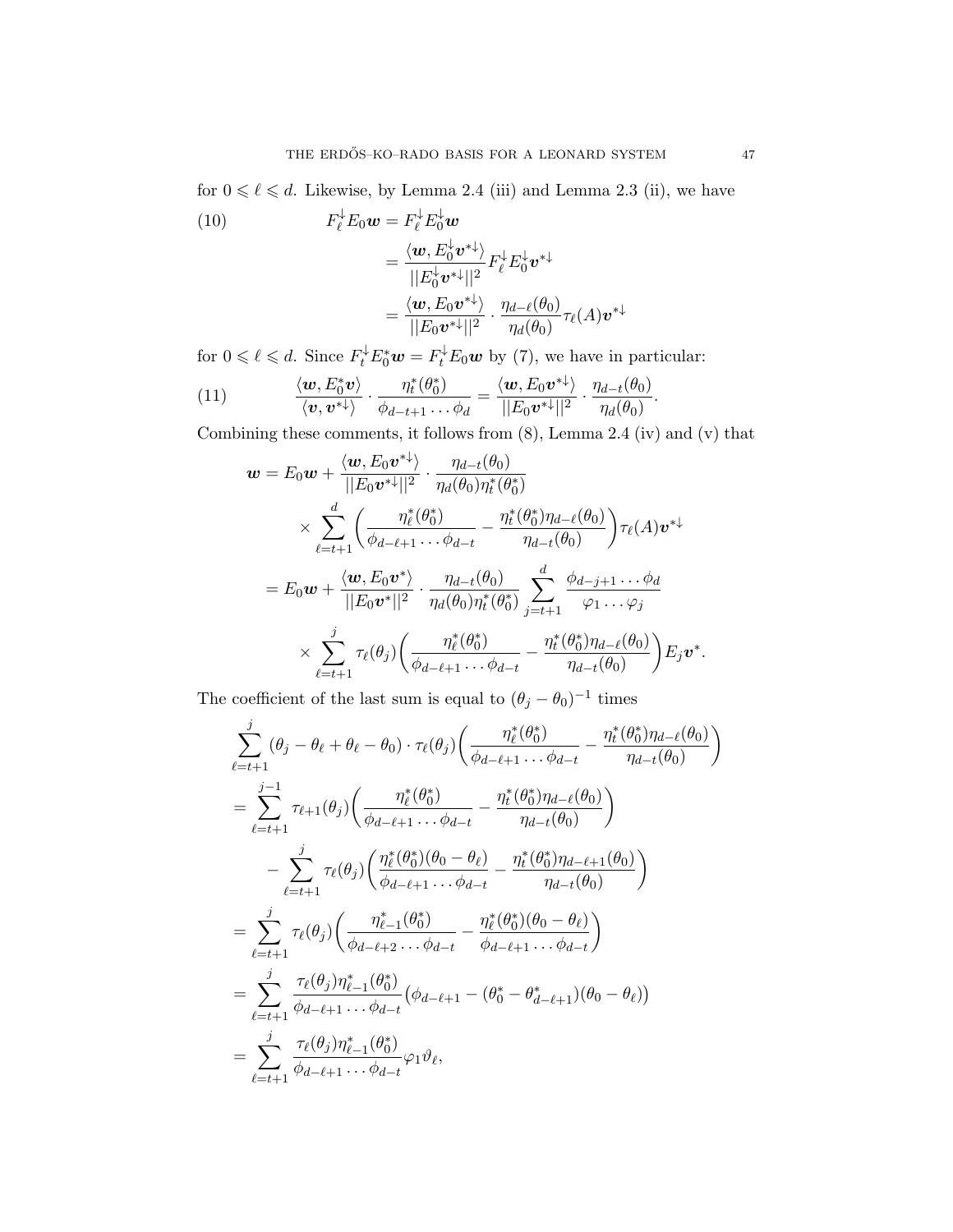where we have used  $(3)$  and  $(4)$ . Hence

**Proposition 3.2.** Let  $w \in W_t$ . Then the following hold.

(i) 
$$
\mathbf{w} = E_0 \mathbf{w} + \frac{\langle \mathbf{w}, E_0 \mathbf{v}^* \rangle}{||E_0 \mathbf{v}^*||^2} \cdot \frac{\eta_{d-t}(\theta_0)}{\eta_d(\theta_0)\eta_t^*(\theta_0^*)}
$$

$$
\times \sum_{j=t+1}^d \frac{\phi_{d-j+1} \cdots \phi_d}{\varphi_2 \cdots \varphi_j(\theta_j - \theta_0)} \left( \sum_{\ell=t+1}^j \frac{\tau_\ell(\theta_j)\eta_{\ell-1}^*(\theta_0^*)\vartheta_\ell}{\phi_{d-\ell+1} \cdots \phi_{d-t}} \right) E_j \mathbf{v}^*.
$$
(ii) 
$$
\mathbf{w} = E_0^* \mathbf{w} + \frac{\langle \mathbf{w}, E_0^* \mathbf{v} \rangle}{||E_0^* \mathbf{v}||^2} \cdot \frac{\eta_t^*(\theta_0^*)}{\eta_d^*(\theta_0^*)\eta_{d-t}(\theta_0)}
$$

$$
\times \sum_{i=d-t+1}^d \frac{\phi_1 \cdots \phi_i}{\varphi_2 \cdots \varphi_i(\theta_i^* - \theta_0^*)} \left( \sum_{\ell=d-t+1}^i \frac{\tau_\ell^*(\theta_i^*)\eta_{\ell-1}(\theta_0)\vartheta_\ell}{\phi_{d-t+1} \cdots \phi_\ell} \right) E_i^* \mathbf{v}.
$$

In particular,  $E_0 W_t \neq 0$ ,  $E_0^* W_t \neq 0$ , and dim  $W_t = 1$ .

Proof. (i): Clear.

(ii): By virtue of (6), the result follows from (i) above, together with Lemma 2.3 (i) and  $(4)$ .

The last line follows by noting that each of  $E_0$ **w**,  $E_0^*$ **w** determines **w**.  $\Box$ 

Notation 3.3. Henceforth we let  $q$  be a nonzero scalar in the algebraic closure  $\overline{\mathbb{K}}$  of  $\mathbb{K}$  such that  $q + q^{-1} = \beta$ , where the scalar  $\beta$  is from (2). We call q a base for  $\Phi$ .<sup>6</sup> By convention, if  $d < 3$  then q can be taken to be any nonzero scalar in  $\overline{\mathbb{K}}$ .

**Lemma 3.4** (cf. [18, (6.4)]). For  $1 \leq i \leq d$ , we have  $\vartheta_i = 0$  precisely when  $q = -1$ , d is odd, and i is even.

From Proposition 3.2 and Lemma 3.4, it follows that

**Lemma 3.5.** Let q be as above. Then for  $1 \leq t \leq d-1$ , the following hold.

- (i) Suppose  $q \neq -1$ , or  $q = -1$  and d is even. Then  $E_{d-t+1}^* W_t \neq 0$ and  $E_{t+1}W_t \neq 0$ .
- (ii) Suppose  $q = -1$  and d is odd. Then  $E_{d-t+1}^* W_t \neq 0$  (resp.  $E_{t+1}W_t \neq 0$ ) if and only if t is odd (resp. even).

Corollary 3.6. Let q be as above. Then the following hold.

(i) Suppose  $q \neq -1$ , or  $q = -1$  and d is even. Then  $V = \bigoplus_{t=0}^{d} W_t$ . Moreover,

$$
\sum_{t=0}^{h} W_t = E_0^* V + \sum_{i=d-h+1}^{d} E_i^* V
$$

<sup>&</sup>lt;sup>6</sup>We may remark that if  $d \geqslant 3$  then  $\Phi$  has at most two bases, i.e., q and  $q^{-1}$ .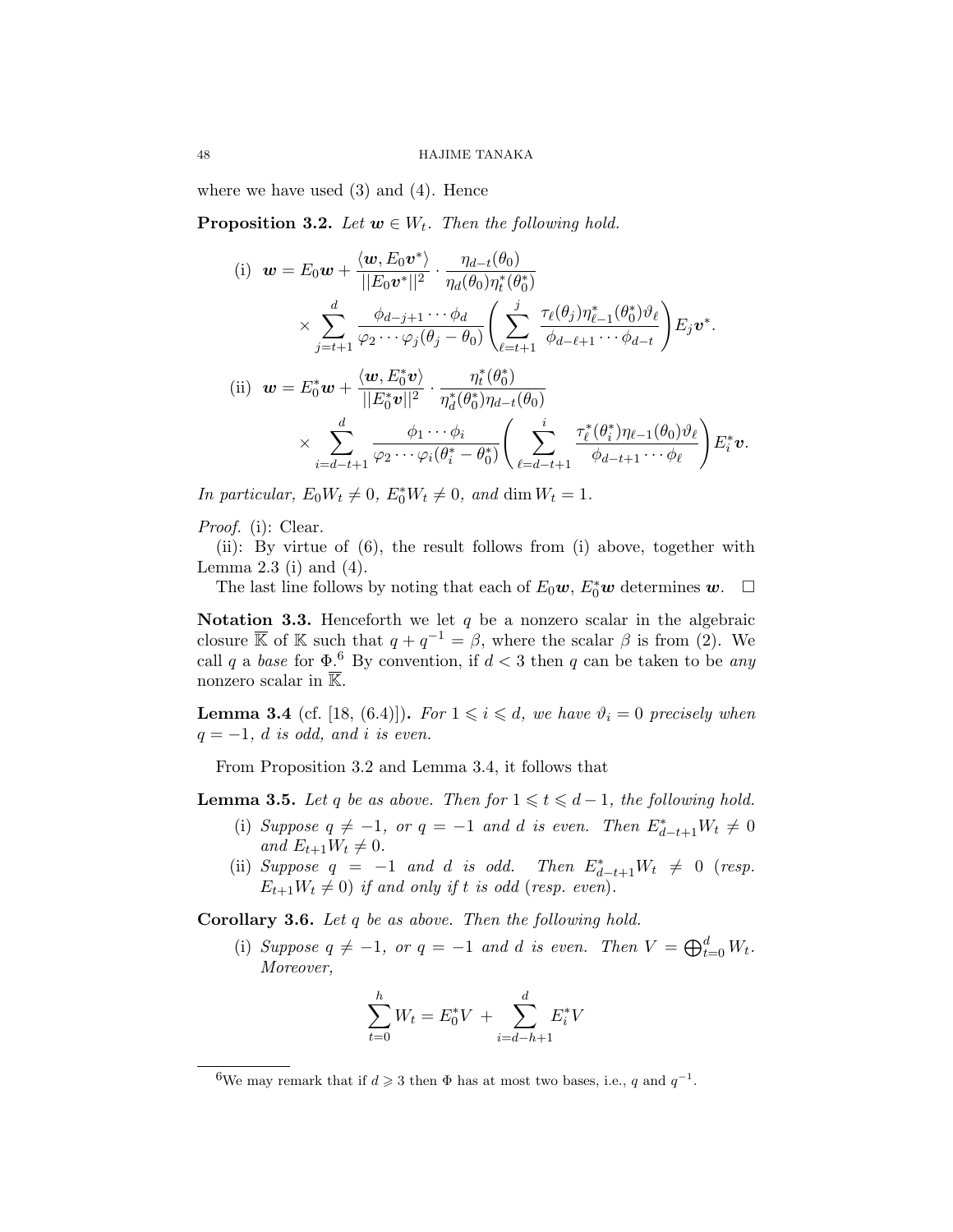$$
and
$$

$$
\sum_{t=h}^{d} W_t = E_0 V + \sum_{j=h+1}^{d} E_j V
$$

for  $0 \le h \le d$ .

(ii) Suppose  $q = -1$  and d is odd. Then  $W_{2s-1} = W_{2s}$  for  $1 \leqslant s \leqslant |d/2|$ .

Proof. (i): Immediate from Lemma 3.5 (i).

(ii): It follows from Lemma 3.5 (ii) that

$$
W_{2s-1} = \left(E_0^* V + \sum_{i=d-2s+2}^d E_i^* V\right) \cap \left(E_0 V + \sum_{j=2s+1}^d E_j V\right) = W_{2s}
$$
  
for  $1 \le s \le |d/2|$ .

By virtue of Corollary 3.6, we make the following assumption.

Assumption 3.7. With reference to Notation 3.3, for the rest of the paper we shall assume  $q \neq -1$ , or  $q = -1$  and d is even.<sup>7</sup>

We are now ready to introduce an Erdős–Ko–Rado basis of V.

**Definition 3.8.** With reference to Assumption 3.7, for  $0 \le t \le d$  let  $w_t$ be the (unique) vector in  $W_t$  such that  $E_0 \mathbf{w}_t = E_0 \mathbf{v}^*$ . We call  $\{\mathbf{w}_t\}_{t=0}^d$  a  $(\Phi$ -)Erdős–Ko–Rado (or  $(\Phi$ -)EKR) basis of V.

Notice that the basis  $\{w_t\}_{t=0}^d$  linearly depends on the choice of  $v^* \in E_0^* V$ . In particular, we have  $w_0 = v^*$  and  $w_d = E_0 v^*$ . Our preference for the normalization  $E_0 \mathbf{w}_t = E_0 \mathbf{v}^*$  comes from the applications to the Erdős–Ko– Rado theorem; see Section 4. The following theorem gives the transition matrix from each of the  $\Phi^{\downarrow}$ -split basis  $\{\tau_{\ell}(A)v^{*\downarrow}\}_{\ell=0}^d$ , the  $\Phi^*$ -standard basis  ${E_j v^*}_{j=0}^d$ , and the  $\Phi$ -standard basis  ${E_i^* v}_{i=0}^d$ , to the EKR basis  ${w_t}_{t=0}^d$ .

**Theorem 3.9.** The following hold for  $0 \le t \le d$ .

(i) 
$$
\mathbf{w}_t = \frac{\langle \mathbf{v}, \mathbf{v}^* \rangle}{\langle \mathbf{v}, \mathbf{v}^* \rangle} \Biggl\{ \sum_{\ell=0}^t \frac{\eta_{d-\ell}(\theta_0)}{\eta_d(\theta_0)} \tau_{\ell}(A) \mathbf{v}^* \Biggr\} + \frac{\eta_{d-t}(\theta_0)}{\eta_d(\theta_0) \eta_t^*(\theta_0^*)} \sum_{\ell=t+1}^d \frac{\eta_{\ell}^*(\theta_0^*)}{\phi_{d-\ell+1} \cdots \phi_{d-t}} \tau_{\ell}(A) \mathbf{v}^* \Biggr\}.
$$
\n(ii) 
$$
\mathbf{w}_t = E_0 \mathbf{v}^* + \frac{\eta_{d-t}(\theta_0)}{\eta_d(\theta_0) \eta_t^*(\theta_0^*)} \times \sum_{j=t+1}^d \frac{\phi_{d-j+1} \cdots \phi_d}{\varphi_2 \cdots \varphi_j(\theta_j - \theta_0)} \Biggl( \sum_{\ell=t+1}^j \frac{\tau_{\ell}(\theta_j) \eta_{\ell-1}^*(\theta_0^*) \vartheta_{\ell}}{\phi_{d-\ell+1} \cdots \phi_{d-t}} \Biggr) E_j \mathbf{v}^*.
$$

<sup>&</sup>lt;sup>7</sup>The Leonard systems with  $d \geq 3$  that do not satisfy this assumption are precisely those of Bannai/Ito type [27, Example 5.14] with d odd, and those of Orphan type [27, Example 5.15].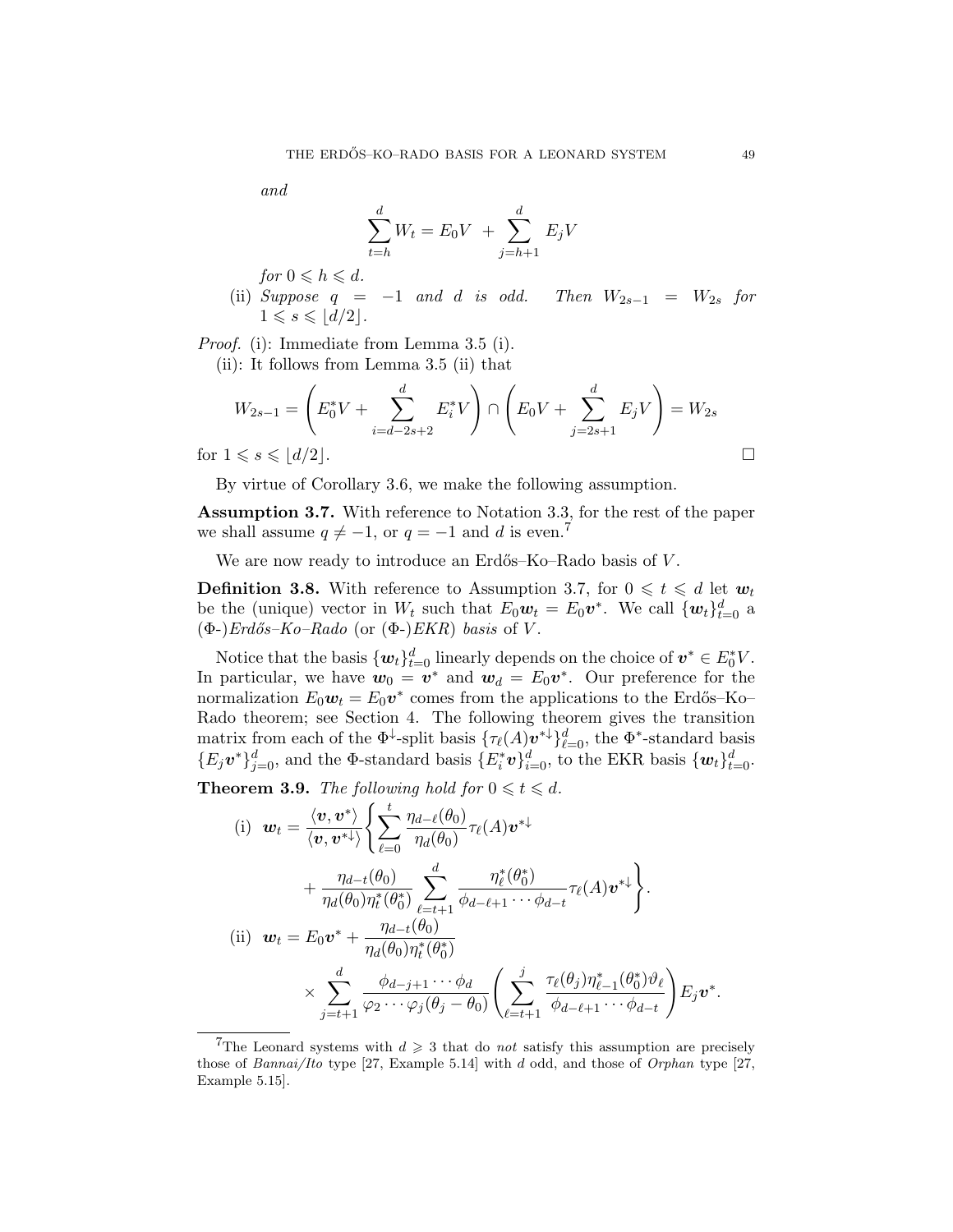50 HAJIME TANAKA

(iii) 
$$
\mathbf{w}_t = \frac{\langle \mathbf{v}, \mathbf{v}^* \rangle}{||\mathbf{v}||^2} \left\{ \frac{\eta_d^*(\theta_0^*) \eta_{d-t}(\theta_0)}{\phi_1 \cdots \phi_{d-t} \eta_t^*(\theta_0^*)} E_0^* \mathbf{v} + \sum_{i=d-t+1}^d \frac{\phi_{d-t+1} \cdots \phi_i}{\varphi_2 \cdots \varphi_i(\theta_i^* - \theta_0^*)} \left( \sum_{\ell=d-t+1}^s \frac{\tau_{\ell}^*(\theta_i^*) \eta_{\ell-1}(\theta_0) \vartheta_{\ell}}{\phi_{d-t+1} \cdots \phi_{\ell}} \right) E_i^* \mathbf{v} \right\}.
$$

.

*Proof.* (i): By Lemma 2.4 (v) and since  $E_0 \mathbf{w}_t = E_0 \mathbf{v}^*$ , we have

(12) 
$$
\frac{\langle \boldsymbol{w}_t, E_0 \boldsymbol{v}^* \rangle}{||E_0 \boldsymbol{v}^*||^2} = \frac{\langle \boldsymbol{w}_t, E_0 \boldsymbol{v}^* \rangle}{||E_0 \boldsymbol{v}^*||^2} \cdot \frac{\langle \boldsymbol{v}, \boldsymbol{v}^* \rangle}{\langle \boldsymbol{v}, \boldsymbol{v}^* \rangle} = \frac{\langle \boldsymbol{v}, \boldsymbol{v}^* \rangle}{\langle \boldsymbol{v}, \boldsymbol{v}^* \rangle}
$$

Combining this with (11), it follows that

(13) 
$$
E_0^* \mathbf{w}_t = \frac{\langle \mathbf{w}_t, E_0^* \mathbf{v} \rangle}{||E_0^* \mathbf{v}||^2} E_0^* \mathbf{v}
$$

$$
= \frac{\langle \mathbf{v}, \mathbf{v}^* \rangle \langle \mathbf{w}_t, E_0 \mathbf{v}^* \rangle}{||E_0^* \mathbf{v}||^2 ||E_0 \mathbf{v}^* \rangle + \frac{\phi_{d-t+1} \dots \phi_d \eta_{d-t}(\theta_0)}{\eta_d(\theta_0) \eta_t^* (\theta_0^*)} E_0^* \mathbf{v}
$$

$$
= \frac{\langle \mathbf{v}, \mathbf{v}^* \rangle}{||E_0^* \mathbf{v}||^2} \cdot \frac{\phi_{d-t+1} \dots \phi_d \eta_{d-t}(\theta_0)}{\eta_d(\theta_0) \eta_t^* (\theta_0^*)} E_0^* \mathbf{v},
$$

from which it follows that

(14) 
$$
\frac{\langle \boldsymbol{w}_t, E_0^* \boldsymbol{v} \rangle}{\langle \boldsymbol{v}, \boldsymbol{v}^* \rangle} = \frac{\langle \boldsymbol{v}, \boldsymbol{v}^* \rangle}{\langle \boldsymbol{v}, \boldsymbol{v}^* \rangle} \cdot \frac{\phi_{d-t+1} \dots \phi_d \eta_{d-t}(\theta_0)}{\eta_d(\theta_0) \eta_t^* (\theta_0^*)}.
$$

Now the result follows from  $(8)$ – $(10)$ ,  $(12)$ , and  $(14)$ .

(ii): Immediate from Proposition 3.2 (i) and  $E_0 \mathbf{w}_t = E_0 \mathbf{v}^*$ .

(iii): Follows from Proposition 3.2 (ii), (5), and (13).  $\Box$ 

**Corollary 3.10.** Let  $\{w_t^*\}_{t=0}^d$  be the  $\Phi^*$ -EKR basis of V normalized so that  $E_0^* \mathbf{w}_t^* = E_0^* \mathbf{v}$   $(0 \leq t \leq d)$ . Then

$$
\boldsymbol{w}_t^* = \frac{\langle \boldsymbol{v}, \boldsymbol{v}^* \rangle}{||\boldsymbol{v}^*||^2} \cdot \frac{\eta_d(\theta_0)\eta_{d-t}^*(\theta_0^*)}{\phi_{t+1} \dots \phi_d \eta_t(\theta_0)} \boldsymbol{w}_{d-t} \quad (0 \leq t \leq d).
$$

*Proof.* By (6),  $w_t^*$  is a scalar multiple of  $w_{d-t}$ , and the scalar is found by looking at the coefficient of  $E_0^* v$  in  $w_{d-t}$  as given in Theorem 3.9 (iii), and by noting that  $\langle {\bm v}, {\bm v}^* \rangle^2 ||{\bm v}^*||^{-2} = ||E_0^*{\bm v}||^2 = \phi_1 \dots \phi_d \eta_d(\theta_0)^{-1} \eta_d^*(\theta_0^*)^{-1} ||{\bm v}||^2$ in view of  $(5)$ .

Our next goal is to compute the transition matrix from the EKR basis  ${w_t}_{t=0}^d$  to each of the three bases  ${\{\tau_{\ell}(A)\mathbf{v}^*\}}_{\ell=0}^d$ ,  ${E_j\mathbf{v}^*\}}_{j=0}^d$ , and  ${E_i^*\mathbf{v}}_{i=0}^d$ . Let  $G_t: V \to W_t$   $(0 \leq t \leq d)$  be the projection map onto  $W_t$  with respect to  $V = \bigoplus_{t=0}^d W_t$ .

Lemma 3.11. The following hold.

(i)  $G_t E_i^* = 0$  if  $t > d - i + 1$ , or  $t > 0$  and  $i = 0$   $(0 \le i, t \le d)$ . (ii)  $G_t E_j = 0$  if  $t < j - 1$ , or  $t < d$  and  $j = 0$   $(0 \le j, t \le d)$ .

*Proof.* Immediate from Corollary 3.6 (i).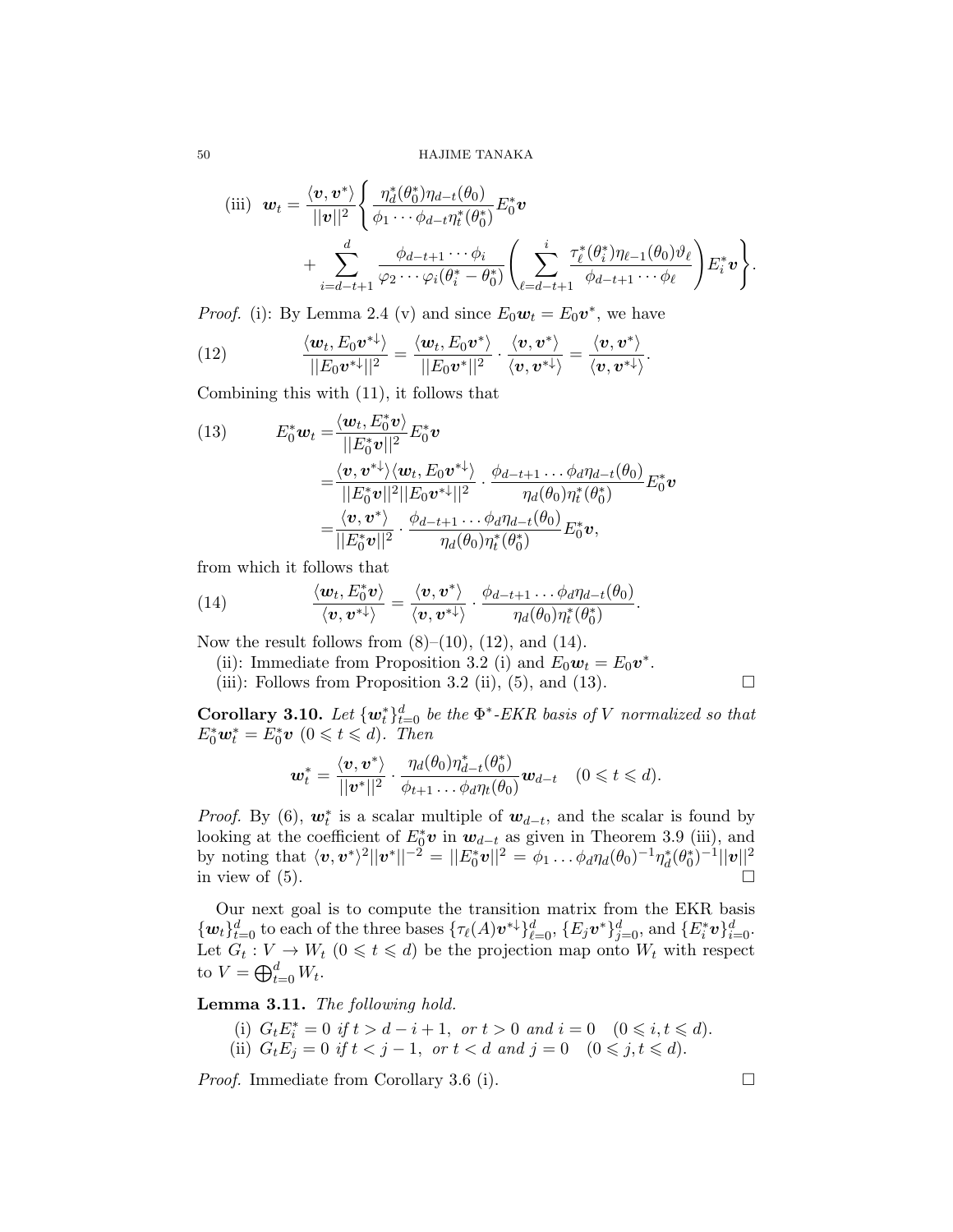For the moment, we write  $\mathbf{u} = \mathbf{u}_{\ell} = \tau_{\ell}(A) \mathbf{v}^{*\downarrow} \in U_{\ell}^{\downarrow}$  $\psi$ . Then it follows that

$$
G_t\boldsymbol{u}=\sum_{i=d-\ell}^d G_t E_i^* \boldsymbol{u}=\sum_{j=\ell}^d G_t E_j \boldsymbol{u} \quad (0\leqslant t\leqslant d).
$$

Hence it follows from Lemma 3.11 that

(15) 
$$
G_t \mathbf{u} = \begin{cases} G_{\ell+1} E_{d-\ell}^* \mathbf{u} & \text{if } t = \ell + 1, \\ G_{\ell} E_{\ell} \mathbf{u} + G_{\ell} E_{\ell+1} \mathbf{u} & \text{if } t = \ell, \\ G_{\ell-1} E_{\ell} \mathbf{u} & \text{if } t = \ell - 1, \\ 0 & \text{if } t \leq \ell - 2 \text{ or } t \geq \ell + 2. \end{cases}
$$

In particular:

(16) 
$$
\mathbf{u}=G_{\ell-1}\mathbf{u}+G_{\ell}\mathbf{u}+G_{\ell+1}\mathbf{u}.
$$

By Lemma 2.4 (iv) and  $(v)$ , we have

(17) 
$$
E_{\ell} \boldsymbol{u} = \tau_{\ell}(\theta_{\ell}) E_{\ell} \boldsymbol{v}^{* \downarrow} = \frac{\langle \boldsymbol{v}, \boldsymbol{v}^{* \downarrow} \rangle}{\langle \boldsymbol{v}, \boldsymbol{v}^{*} \rangle} \cdot \frac{\phi_{d-\ell+1} \dots \phi_{d} \tau_{\ell}(\theta_{\ell})}{\varphi_{1} \dots \varphi_{\ell}} E_{\ell} \boldsymbol{v}^{*},
$$

(18) 
$$
E_{\ell+1}u = \tau_{\ell}(\theta_{\ell+1})E_{\ell+1}v^{*\downarrow} = \frac{\langle v, v^{*\downarrow}\rangle}{\langle v, v^*\rangle}\cdot \frac{\phi_{d-\ell}\dots\phi_d\tau_{\ell}(\theta_{\ell+1})}{\varphi_1\dots\varphi_{\ell+1}}E_{\ell+1}v^*.
$$

Likewise, by Lemma 2.4 (ii) and Lemma 2.3 (ii),

(19)  
\n
$$
E_{d-\ell}^* \mathbf{u} = E_{\ell}^{*\downarrow} \mathbf{u}
$$
\n
$$
= \langle \mathbf{v}^{\downarrow}, \mathbf{v}^{*\downarrow} \rangle \cdot \frac{\varphi_1^{\downarrow} \cdots \varphi_{\ell}^{\downarrow}}{\tau_{\ell}^{*\downarrow} (\theta_{\ell}^{*\downarrow}) || E_{\ell}^{*\downarrow} \mathbf{v}^{\downarrow} ||^2} E_{\ell}^{*\downarrow} \mathbf{v}^{\downarrow}
$$
\n
$$
= \langle \mathbf{v}, \mathbf{v}^{*\downarrow} \rangle \cdot \frac{\phi_{d-\ell+1} \cdots \phi_d}{\eta_{\ell}^* (\theta_{d-\ell}^*) || E_{d-\ell}^* \mathbf{v} ||^2} E_{d-\ell}^* \mathbf{v}.
$$

Notice that the transition matrix from the basis  $E_1 \mathbf{v}^*, \ldots, E_d \mathbf{v}^*, E_0 \mathbf{v}^*$  to the EKR basis  $w_0, \ldots, w_d$  is lower triangular. Hence, for fixed t with  $0 \leq t \leq d-2$ , if we write

$$
(E_{t+1} + E_{t+2})\mathbf{w}_t = aE_{t+1}\mathbf{v}^* + bE_{t+2}\mathbf{v}^*,
$$
  

$$
(E_{t+1} + E_{t+2})\mathbf{w}_{t+1} = cE_{t+2}\mathbf{v}^*,
$$

then it follows that

(20) 
$$
(G_t + G_{t+1})E_{t+1}\mathbf{v}^* = a^{-1}\mathbf{w}_t - a^{-1}c^{-1}b\mathbf{w}_{t+1},
$$

(21)  $(G_t + G_{t+1})E_{t+2}\mathbf{v}^* = c^{-1}\mathbf{w}_{t+1}.$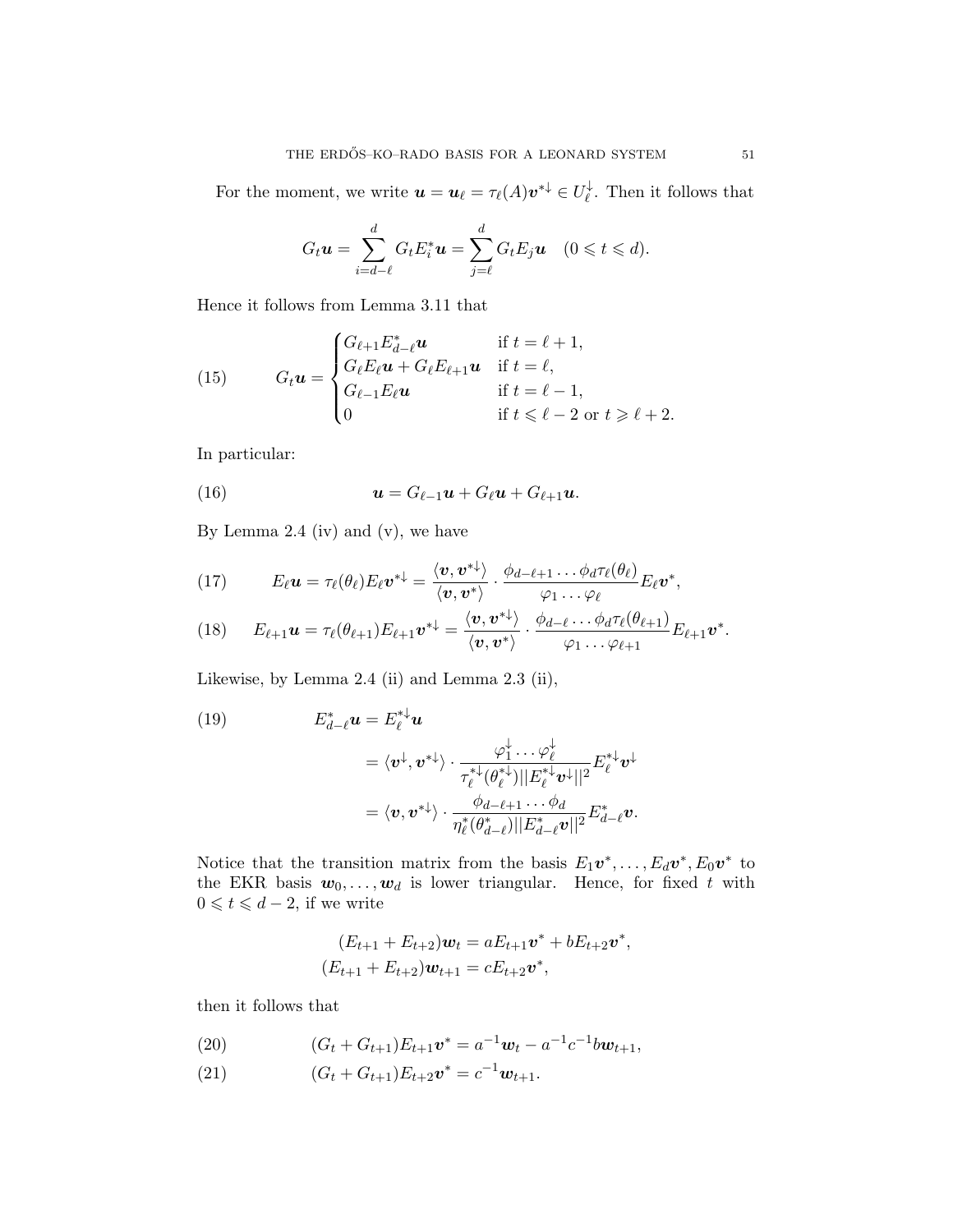.

By Theorem 3.9 (ii), we routinely obtain

(22) 
$$
a^{-1} = -\frac{\varphi_2 \dots \varphi_{t+1} \eta_d(\theta_0)}{\phi_{d-t+1} \dots \phi_d \tau_{t+1}(\theta_{t+1}) \eta_{d-t-1}(\theta_0) \vartheta_{t+1}},
$$

(23) 
$$
c^{-1} = -\frac{\varphi_2 \dots \varphi_{t+2} \eta_d(\theta_0)}{\phi_{d-t} \dots \phi_d \tau_{t+2}(\theta_{t+2}) \eta_{d-t-2}(\theta_0) \vartheta_{t+2}},
$$

(24) 
$$
-a^{-1}c^{-1}b = \frac{\varphi_2 \cdots \varphi_{t+1} \eta_d(\theta_0)(\theta_0 - \theta_{t+1})}{\phi_{d-t} \cdots \phi_d \tau_{t+1}(\theta_{t+1}) \eta_{d-t-1}(\theta_0)} \times \left( \frac{\phi_{d-t-1}}{(\theta_{t+2} - \theta_{t+1}) \vartheta_{t+2}} + \frac{\theta_0^* - \theta_{d-t}^*}{\vartheta_{t+1}} \right)
$$

From  $(15)$ ,  $(17)$ ,  $(18)$ , and  $(20)$ – $(24)$ , it follows that

(25) 
$$
G_{\ell-1}\boldsymbol{u} = \frac{\langle \boldsymbol{v}, \boldsymbol{v}^* \rangle}{\langle \boldsymbol{v}, \boldsymbol{v}^* \rangle} \cdot \frac{\phi_{d-\ell+1} \dots \phi_d \tau_{\ell}(\theta_{\ell})}{\varphi_1 \dots \varphi_{\ell}} G_{\ell-1} E_{\ell} \boldsymbol{v}^* = \frac{\langle \boldsymbol{v}, \boldsymbol{v}^* \rangle}{\langle \boldsymbol{v}, \boldsymbol{v}^* \rangle} \cdot \frac{\phi_{d-\ell+1} \eta_d(\theta_0)(\theta_{\ell} - \theta_0)}{\varphi_1 \eta_{d-\ell+1}(\theta_0) \vartheta_{\ell}} \boldsymbol{w}_{\ell-1}
$$

when  $1 \leqslant \ell \leqslant d$ , and that

(26) 
$$
G_{\ell}\mathbf{u} = \frac{\langle \mathbf{v}, \mathbf{v}^* \rangle}{\langle \mathbf{v}, \mathbf{v}^* \rangle} \left( \frac{\phi_{d-\ell+1} \dots \phi_d \tau_{\ell}(\theta_{\ell})}{\varphi_1 \dots \varphi_{\ell}} G_{\ell} E_{\ell} \mathbf{v}^* + \frac{\phi_{d-\ell} \dots \phi_d \tau_{\ell}(\theta_{\ell+1})}{\varphi_1 \dots \varphi_{\ell+1}} G_{\ell} E_{\ell+1} \mathbf{v}^* \right) = \frac{\langle \mathbf{v}, \mathbf{v}^* \rangle}{\langle \mathbf{v}, \mathbf{v}^* \rangle} \cdot \frac{\eta_d(\theta_0)}{\varphi_1 \eta_{d-\ell}(\theta_0)} \left( \frac{\phi_{d-\ell}}{\vartheta_{\ell+1}} + \frac{(\theta_0 - \theta_{\ell})(\theta_0^* - \theta_{d-\ell+1}^*)}{\vartheta_{\ell}} \right) \mathbf{w}_{\ell} = \frac{\langle \mathbf{v}, \mathbf{v}^* \rangle}{\langle \mathbf{v}, \mathbf{v}^* \rangle} \cdot \frac{\eta_d(\theta_0)}{\varphi_1 \eta_{d-\ell}(\theta_0)} \left( \frac{\phi_{d-\ell}}{\vartheta_{\ell+1}} + \frac{\phi_{d-\ell+1}}{\vartheta_{\ell}} - \varphi_1 \right) \mathbf{w}_{\ell}
$$

when  $1 \leq \ell \leq d - 1$ , where the last line follows from (3) and (4). When  $\ell = 0$  or  $\ell = d$ , we interpret  $\phi_0/\vartheta_{d+1} = \phi_{d+1}/\vartheta_0 = \varphi_1$  in (26). Indeed, when  $\ell = 0$ , since  $G_0E_0u_0 = 0$  by Lemma 3.11 (ii), it follows from (15), (18), (20), and (22) that

$$
G_0 u_0 = G_0 E_1 u_0 = \frac{\langle \boldsymbol v, \boldsymbol v^{* \downarrow} \rangle}{\langle \boldsymbol v, \boldsymbol v^{*} \rangle} \cdot \frac{\phi_d}{\varphi_1} G_0 E_1 \boldsymbol v^{*} = \frac{\langle \boldsymbol v, \boldsymbol v^{* \downarrow} \rangle}{\langle \boldsymbol v, \boldsymbol v^{*} \rangle} \cdot \frac{\phi_d}{\varphi_1} \boldsymbol w_0.
$$

When  $\ell = d$ , since

$$
(E_d+E_0)\boldsymbol{w}_{d-1}=-\frac{\phi_2\ldots\phi_d\tau_d(\theta_d)}{\varphi_2\ldots\varphi_d\eta_d(\theta_0)}E_d\boldsymbol{v}^*+E_0\boldsymbol{v}^*,
$$
  

$$
(E_d+E_0)\boldsymbol{w}_d=E_0\boldsymbol{v}^*
$$

by Theorem 3.9 (ii), it follows that

$$
(G_{d-1}+G_d)E_d\boldsymbol{v}^*=\frac{\varphi_2\ldots\varphi_d\eta_d(\theta_0)}{\phi_2\ldots\phi_d\tau_d(\theta_d)}(-\boldsymbol{w}_{d-1}+\boldsymbol{w}_d),
$$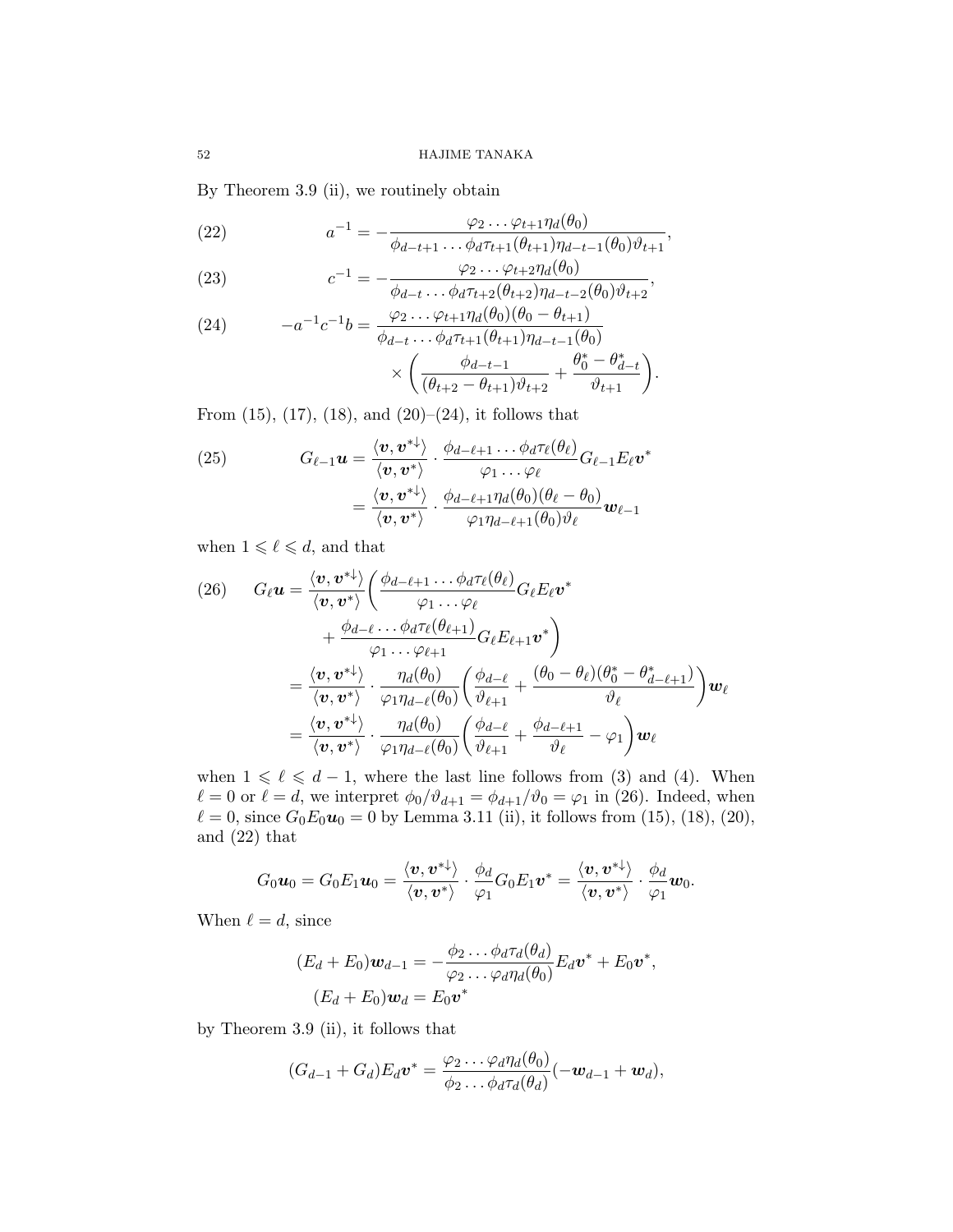so that by  $(15)$  and  $(17)$  we have

$$
G_d\boldsymbol{u}_d=\frac{\langle \boldsymbol{v},\boldsymbol{v}^{*\downarrow}\rangle}{\langle \boldsymbol{v},\boldsymbol{v}^*\rangle}\cdot\frac{\phi_1\ldots\phi_d\tau_d(\theta_d)}{\varphi_1\ldots\varphi_d}G_dE_d\boldsymbol{v}^*=\frac{\langle \boldsymbol{v},\boldsymbol{v}^{*\downarrow}\rangle}{\langle \boldsymbol{v},\boldsymbol{v}^*\rangle}\cdot\frac{\phi_1\eta_d(\theta_0)}{\varphi_1}\boldsymbol{w}_d.
$$

Notice that the transition matrix from the basis  $E_0^* v, E_d^* v, \ldots, E_1^* v$  to the EKR basis  $w_0, \ldots, w_d$  is upper triangular. Hence, for  $1 \leq t \leq d$ , since

$$
E_{d-t+1}^* \mathbf{w}_t = \frac{\langle \mathbf{v}, \mathbf{v}^* \rangle}{||\mathbf{v}||^2} \cdot \frac{\tau_{d-t+1}^* (\theta_{d-t+1}^*) \eta_{d-t}(\theta_0) \vartheta_t}{\varphi_2 \dots \varphi_{d-t+1}(\theta_{d-t+1}^* - \theta_0^*)} E_{d-t+1}^* \mathbf{v}
$$

by Theorem 3.9 (iii) and (4), it follows that

$$
G_t E_{d-t+1}^* \mathbf{v} = \frac{||\mathbf{v}||^2}{\langle \mathbf{v}, \mathbf{v}^* \rangle} \cdot \frac{\varphi_2 \dots \varphi_{d-t+1}(\theta_{d-t+1}^* - \theta_0^*)}{\tau_{d-t+1}^* (\theta_{d-t+1}^*) \eta_{d-t}(\theta_0) \vartheta_t} \mathbf{w}_t,
$$

so that by  $(15)$ ,  $(19)$ , and  $(5)$ , we have

(27) 
$$
G_{\ell+1}\mathbf{u} = \langle \mathbf{v}, \mathbf{v}^{* \downarrow} \rangle \cdot \frac{\phi_{d-\ell+1} \dots \phi_d}{\eta_{\ell}^* (\theta_{d-\ell}^*) ||E_{d-\ell}^* \mathbf{v}||^2} G_{\ell+1} E_{d-\ell}^* \mathbf{v}
$$

$$
= \frac{\langle \mathbf{v}, \mathbf{v}^{* \downarrow} \rangle}{\langle \mathbf{v}, \mathbf{v}^* \rangle} \cdot \frac{\eta_d(\theta_0)(\theta_{d-\ell}^* - \theta_0^*)}{\varphi_1 \eta_{d-\ell-1}(\theta_0) \vartheta_{\ell+1}} \mathbf{w}_{\ell+1}
$$

when  $0 \leqslant \ell \leqslant d - 1.$ 

**Theorem 3.12.** Setting  $\mathbf{w}_{-1} = \mathbf{w}_{d+1} = 0$ , the following hold.<sup>8</sup>

(i) 
$$
\tau_{\ell}(A)\mathbf{v}^{*+} = \frac{\langle \mathbf{v}, \mathbf{v}^{*+} \rangle}{\langle \mathbf{v}, \mathbf{v}^{*} \rangle} \cdot \frac{\eta_{d}(\theta_{0})}{\varphi_{1}} \left\{ -\frac{\phi_{d-\ell+1}}{\eta_{d-\ell}(\theta_{0}) \vartheta_{\ell}} \mathbf{w}_{\ell-1} + \frac{1}{\eta_{d-\ell}(\theta_{0})} \left( \frac{\phi_{d-\ell}}{\vartheta_{\ell+1}} + \frac{\phi_{d-\ell+1}}{\vartheta_{\ell}} - \varphi_{1} \right) \mathbf{w}_{\ell} + \frac{\theta_{d-\ell}^{*} - \theta_{0}^{*}}{\eta_{d-\ell-1}(\theta_{0}) \vartheta_{\ell+1}} \mathbf{w}_{\ell+1} \right\}
$$
  
for  $0 \le \ell \le d$ , where we interpret  $\phi_{0}/\vartheta_{d+1} = \phi_{d+1}/\vartheta_{0} = \varphi_{1}$ .

(ii) 
$$
E_j \mathbf{v}^* = \frac{\varphi_2 \cdots \varphi_j \eta_d(\theta_0)}{\phi_{d-j+1} \cdots \phi_d \tau_j(\theta_j) \eta_{d-j}(\theta_j)} \left\{ -\frac{\phi_{d-j+1} \eta_{d-j}(\theta_j)}{\eta_{d-j}(\theta_0) \vartheta_j} \mathbf{w}_{j-1} + (\theta_j - \theta_0) \sum_{t=j}^{d-1} \frac{\eta_{d-t-1}(\theta_j)}{\eta_{d-t}(\theta_0)} \left( \frac{\phi_{d-t}}{\vartheta_{t+1}} + \frac{(\theta_j - \theta_{t+1})(\theta_{d-t+1}^* - \theta_0^*)}{\vartheta_t} \right) \mathbf{w}_t + (\varphi_1 + (\theta_1^* - \theta_0^*)(\theta_j - \theta_0)) \mathbf{w}_d \right\}
$$
  
for  $1 \leq j \leq d$ , and  $E_0 \mathbf{v}^* = \mathbf{w}_d$ .

<sup>&</sup>lt;sup>8</sup>We also interpret the coefficients of  $w_{-1}$  and  $w_{d+1}$  as zero (or indeterminates), whenever these terms appear.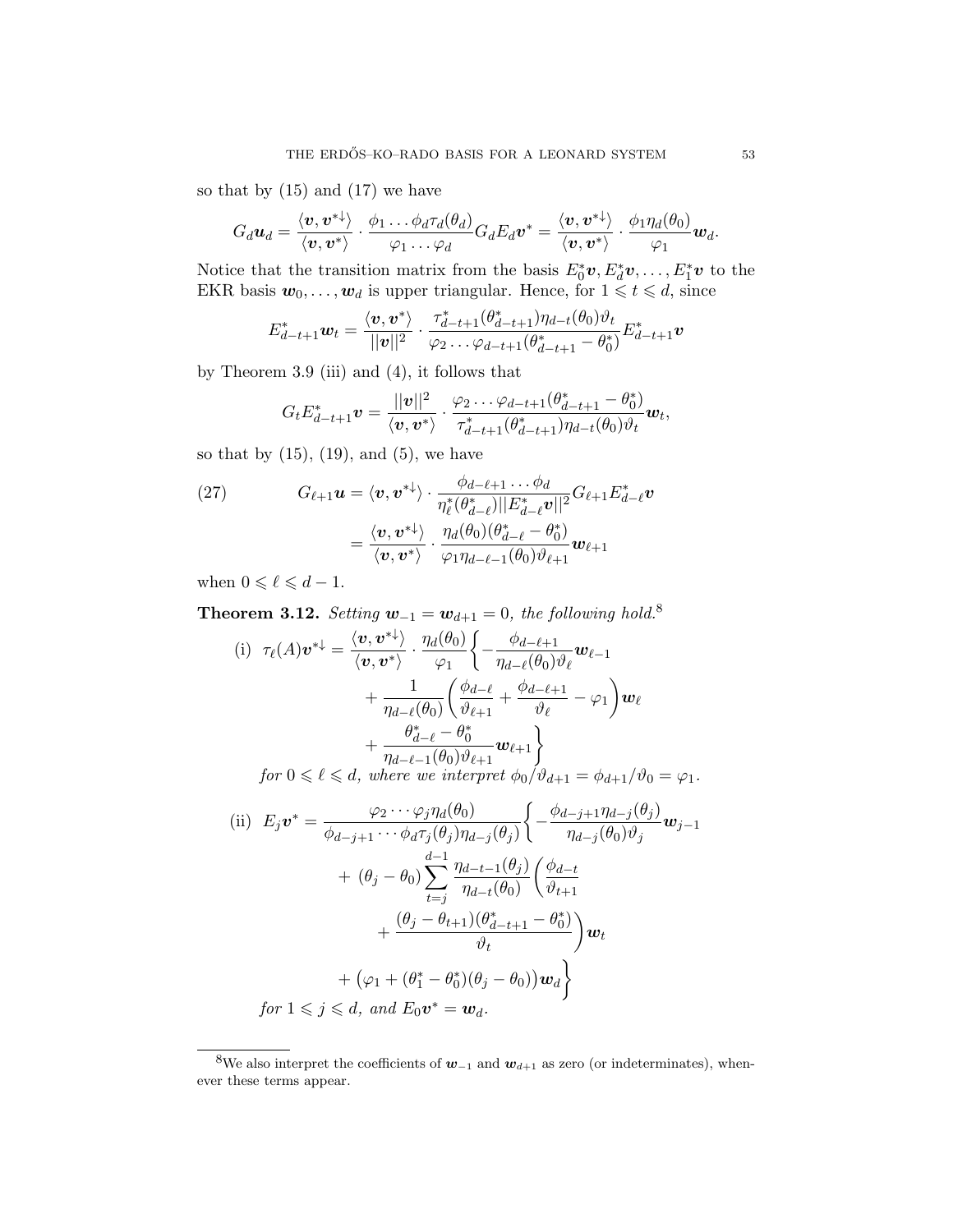54 HAJIME TANAKA

(iii) 
$$
E_i^* \mathbf{v} = \frac{\langle \mathbf{v}, \mathbf{v}^* \rangle}{||\mathbf{v}^*||^2} \cdot \frac{\varphi_2 \cdots \varphi_i \eta_d(\theta_0) \eta_d^*(\theta_0^*)}{\phi_1 \cdots \phi_i \tau_i^*(\theta_i^*) \eta_{d-i}^*(\theta_i^*)} \left\{ \frac{\varphi_1 + (\theta_1 - \theta_0)(\theta_i^* - \theta_0^*)}{\eta_d(\theta_0)} \mathbf{w}_0 \right\} + (\theta_i^* - \theta_0^*) \sum_{t=1}^{d-i} \frac{\eta_{t-1}^*(\theta_i^*)}{\phi_{d-t+1} \cdots \phi_d \eta_{d-t}(\theta_0)} \left( \frac{\phi_{d-t+1}}{\phi_t} + \frac{(\theta_i^* - \theta_{d-t+1}^*)(\theta_{t+1} - \theta_0)}{\phi_{t+1}} \right) \mathbf{w}_t + \frac{\eta_{d-i}^*(\theta_i^*)(\theta_i^* - \theta_0^*)}{\phi_{i+1} \cdots \phi_d \eta_{i-1}(\theta_0) \vartheta_i} \mathbf{w}_{d-i+1} + \int_{\phi_i^* + \phi_i^* \mathbf{w}_i} \text{for } 1 \leq i \leq d, \text{ and } E_0^* \mathbf{v} = \langle \mathbf{v}, \mathbf{v}^* \rangle ||\mathbf{v}^*||^{-2} \mathbf{w}_0.
$$

Proof. (i): Immediate from (16), (25), (26), and (27).

(ii): By (i) above, Lemma 2.4 (iii) and (v), and Lemma 2.3 (ii), we have

$$
E_j \mathbf{v}^* = \frac{\langle \mathbf{v}, \mathbf{v}^* \rangle}{\langle \mathbf{v}, \mathbf{v}^* \rangle} \cdot \frac{\varphi_1 \dots \varphi_j}{\phi_{d-j+1} \dots \phi_d} \sum_{\ell=j}^d \frac{\eta_{d-\ell}(\theta_j)}{\tau_j(\theta_j) \eta_{d-j}(\theta_j)} \tau_\ell(A) \mathbf{v}^* \mathbf{v}
$$
  
= 
$$
\frac{\varphi_2 \dots \varphi_j \eta_d(\theta_0)}{\phi_{d-j+1} \dots \phi_d \tau_j(\theta_j) \eta_{d-j}(\theta_j)} \sum_{\ell=j}^d \eta_{d-\ell}(\theta_j) \left\{ \frac{\phi_{d-\ell+1}(\theta_\ell - \theta_0)}{\eta_{d-\ell+1}(\theta_0) \theta_\ell} \mathbf{w}_{\ell-1} + \frac{1}{\eta_{d-\ell}(\theta_0)} \left( \frac{\phi_{d-\ell}}{\theta_{\ell+1}} + \frac{\phi_{d-\ell+1}}{\theta_\ell} - \varphi_1 \right) \mathbf{w}_\ell + \frac{\theta_{d-\ell}^* - \theta_0^*}{\eta_{d-\ell-1}(\theta_0) \theta_{\ell+1}} \mathbf{w}_{\ell+1} \right\}
$$

for  $1 \leq j \leq d$ . Now simplify the last line using (3) and (4).

(iii): Apply "\*" to (ii) above with respect to the  $\Phi^*$ -EKR basis  $\{w_t^*\}_{t=0}^d$ with  $E_0^* \mathbf{w}_t^* = E_0^* \mathbf{v}$   $(0 \leq t \leq d)$ , and then use Corollary 3.10, Lemma 2.3 (i), and  $(4)$ .

Finally, we shall describe the matrices representing  $A$  and  $A^*$  with respect to the EKR basis  $\{w_t\}_{t=0}^d$ . We use the following notation:

$$
\Delta_s = \frac{\eta_{s-1}^*(\theta_0^*)( (\theta_{d-s+1}^* - \theta_0^*) \vartheta_{s+1} - (\theta_{d-s}^* - \theta_0^*) \vartheta_s)}{\varphi_{d-s+1} \dots \varphi_d \eta_{d-s-1}(\theta_0) \vartheta_{s+1}} \quad (1 \leq s \leq d-1).
$$

Notice that

$$
\Delta_s^* = \frac{\eta_{s-1}(\theta_0) \left( (\theta_{d-s+1} - \theta_0) \vartheta_{s+1} - (\theta_{d-s} - \theta_0) \vartheta_s \right)}{\phi_1 \dots \phi_s \eta_{d-s-1}^*(\theta_0^*) \vartheta_{s+1}} \quad (1 \le s \le d-1),
$$

by virtue of Theorem 2.3 (i) and (4).

Theorem 3.13. With the above notation, the following hold.

(i) 
$$
A\mathbf{w}_t = \theta_{t+1}\mathbf{w}_t + \left(\frac{\phi_{d-t+1}\cdots\phi_d\eta_{d-t}(\theta_0)}{\eta_t^*(\theta_0^*)}\Delta_{t+1} - (\theta_{t+1} - \theta_0)\right)\mathbf{w}_{t+1} + \frac{\phi_{d-t+1}\cdots\phi_d\eta_{d-t}(\theta_0)}{\eta_t^*(\theta_0^*)}\left\{\sum_{s=t+2}^{d-1}(\Delta_s - \Delta_{s-1})\mathbf{w}_s - \Delta_{d-1}\mathbf{w}_d\right\}
$$

 $for 0 \leq t \leq d-2$ ,  $Aw_{d-1} = \theta_d \mathbf{w}_{d-1} - (\theta_d - \theta_0) \mathbf{w}_d$ , and  $Aw_d = \theta_0 \mathbf{w}_d$ .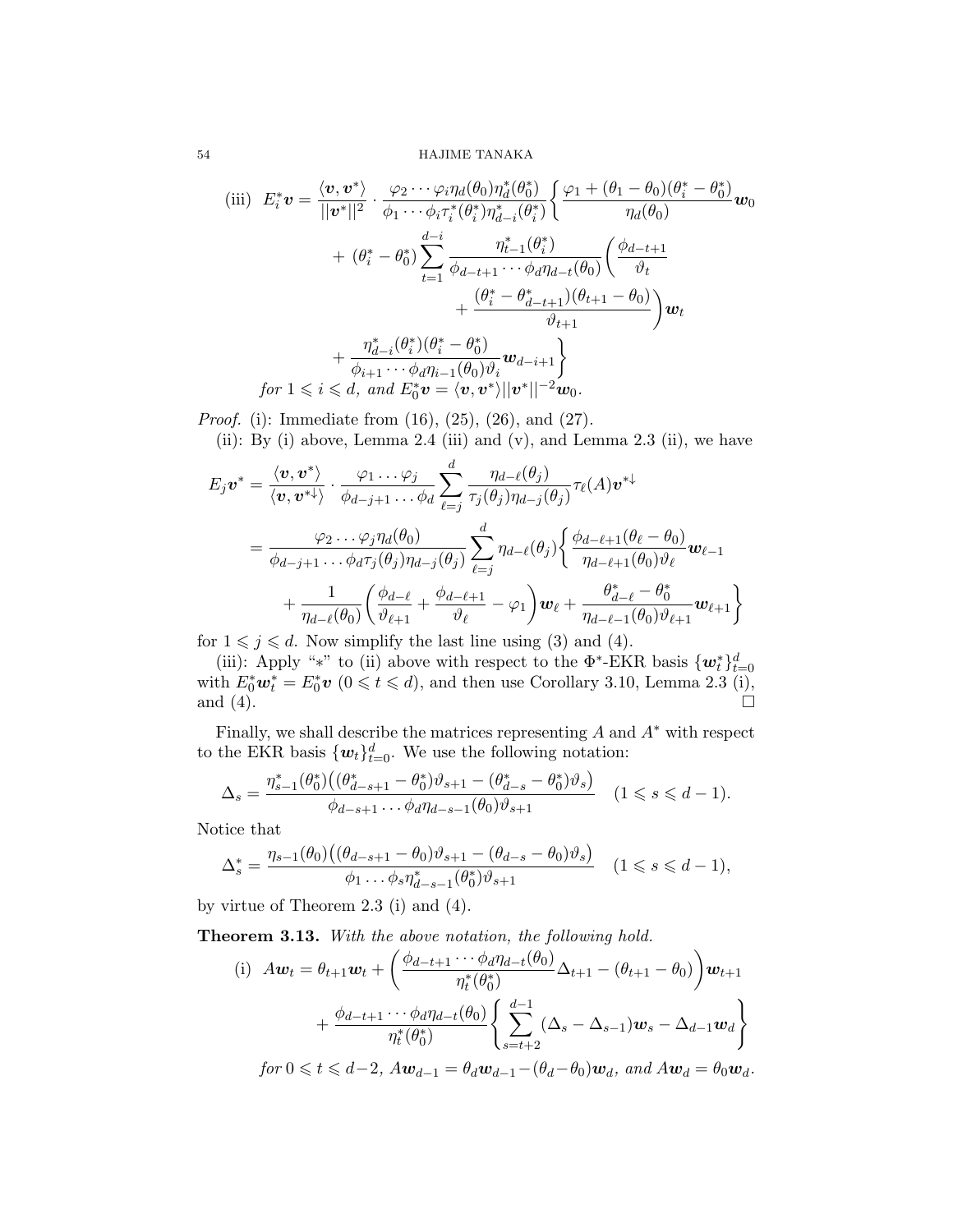(ii) 
$$
A^* \mathbf{w}_t = -\frac{\phi_1 \cdots \phi_d}{\eta_d(\theta_0)} \Delta_{d-1}^* \mathbf{w}_0 + \sum_{s=1}^{t-2} \frac{\phi_1 \cdots \phi_{d-s} \eta_s^*(\theta_0^*)}{\eta_{d-s}(\theta_0)} (\Delta_{d-s}^* - \Delta_{d-s-1}^*) \mathbf{w}_s + \left(\frac{\phi_1 \cdots \phi_{d-t+1} \eta_{t-1}^*(\theta_0^*)}{\eta_{d-t+1}(\theta_0)} \Delta_{d-t+1}^* - \frac{\phi_{d-t+1}}{\theta_t - \theta_0} \right) \mathbf{w}_{t-1} + \theta_{d-t+1}^* \mathbf{w}_t
$$

 $for \ 2 \leq t \leq d, \ A^*w_1 = \theta_d^*w_1 - (\theta_d^* - \theta_0^*)w_0, \ and \ A^*w_0 = \theta_0^*w_0.$ 

Proof. (i): By Theorem 3.9 (i), (3), (4), and since  $A_{\tau_{\ell}}(A) = \tau_{\ell+1}(A) +$  $\theta_{\ell}\tau_{\ell}(A)$ , we obtain

$$
A\boldsymbol{w}_{t} = \frac{\langle \boldsymbol{v}, \boldsymbol{v}^{*} \rangle}{\langle \boldsymbol{v}, \boldsymbol{v}^{*} \rangle} \left\{ \sum_{\ell=1}^{t} \frac{\eta_{d-\ell+1}(\theta_{0})}{\eta_{d}(\theta_{0})} \tau_{\ell}(A) \boldsymbol{v}^{*} + \sum_{\ell=0}^{t} \frac{\eta_{d-\ell}(\theta_{0}) \theta_{\ell}}{\eta_{d}(\theta_{0})} \tau_{\ell}(A) \boldsymbol{v}^{*} + \frac{\eta_{d-t}(\theta_{0})}{\eta_{d}(\theta_{0}) \eta_{t}^{*}(\theta_{0}^{*})} \sum_{\ell=t+1}^{d} \frac{\eta_{\ell-1}^{*}(\theta_{0}^{*})}{\phi_{d-\ell+2} \cdots \phi_{d-t}} \tau_{\ell}(A) \boldsymbol{v}^{*} + \frac{\eta_{d-t}(\theta_{0})}{\eta_{d}(\theta_{0}) \eta_{t}^{*}(\theta_{0}^{*})} \sum_{\ell=t+1}^{d} \frac{\eta_{\ell}^{*}(\theta_{0}^{*}) \theta_{\ell}}{\phi_{d-\ell+1} \cdots \phi_{d-t}} \tau_{\ell}(A) \boldsymbol{v}^{*} \right\}
$$

$$
= \frac{\langle \boldsymbol{v}, \boldsymbol{v}^{*} \rangle}{\langle \boldsymbol{v}, \boldsymbol{v}^{*} \rangle} \left\{ \theta_{0} \sum_{\ell=0}^{t} \frac{\eta_{d-\ell}(\theta_{0})}{\eta_{d}(\theta_{0})} \tau_{\ell}(A) \boldsymbol{v}^{*} + \frac{\eta_{d-t}(\theta_{0}) \theta_{0}}{\eta_{d}(\theta_{0}) \eta_{t}^{*}(\theta_{0}^{*})} \sum_{\ell=t+1}^{d} \frac{\eta_{\ell}^{*}(\theta_{0}^{*})}{\phi_{d-\ell+1} \cdots \phi_{d-t}} \tau_{\ell}(A) \boldsymbol{v}^{*} \right\}
$$

$$
+ \frac{\varphi_{1} \eta_{d-t}(\theta_{0})}{\eta_{d}(\theta_{0}) \eta_{t}^{*}(\theta_{0}^{*})} \sum_{\ell=t+1}^{d} \frac{\eta_{\ell-1}^{*}(\theta_{0}^{*}) \vartheta_{d-\ell+1}}{\phi_{d-\ell+1} \cdots \phi_{d-t}} \tau_{\ell}(A) \boldsymbol{
$$

Now apply Theorem 3.12 (i) and simplify the result using (3) and (4).

(ii): Apply "\*" to (i) above with respect to the  $\Phi^*$ -EKR basis  $\{w_t^*\}_{t=0}^d$ such that  $E_0^* \mathbf{w}_t^* = E_0^* \mathbf{v}$   $(0 \leq t \leq d)$ , and then use Corollary 3.10, Lemma 2.3 (i), and (4).

We end this section with an attractive formula for  $\Delta_s$ .

Lemma 3.14. For  $1 \le s \le d-1$ , we have

$$
(\theta_{d-s+1} - \theta_0)\vartheta_{s+1} - (\theta_{d-s} - \theta_0)\vartheta_s
$$
  
= 
$$
\frac{(\theta_{d-\lfloor s/2 \rfloor} - \theta_{\lfloor s/2 \rfloor})(\theta_{d-\lfloor (s-1)/2 \rfloor} - \theta_{\lfloor (s+1)/2 \rfloor})}{\theta_d - \theta_0}.
$$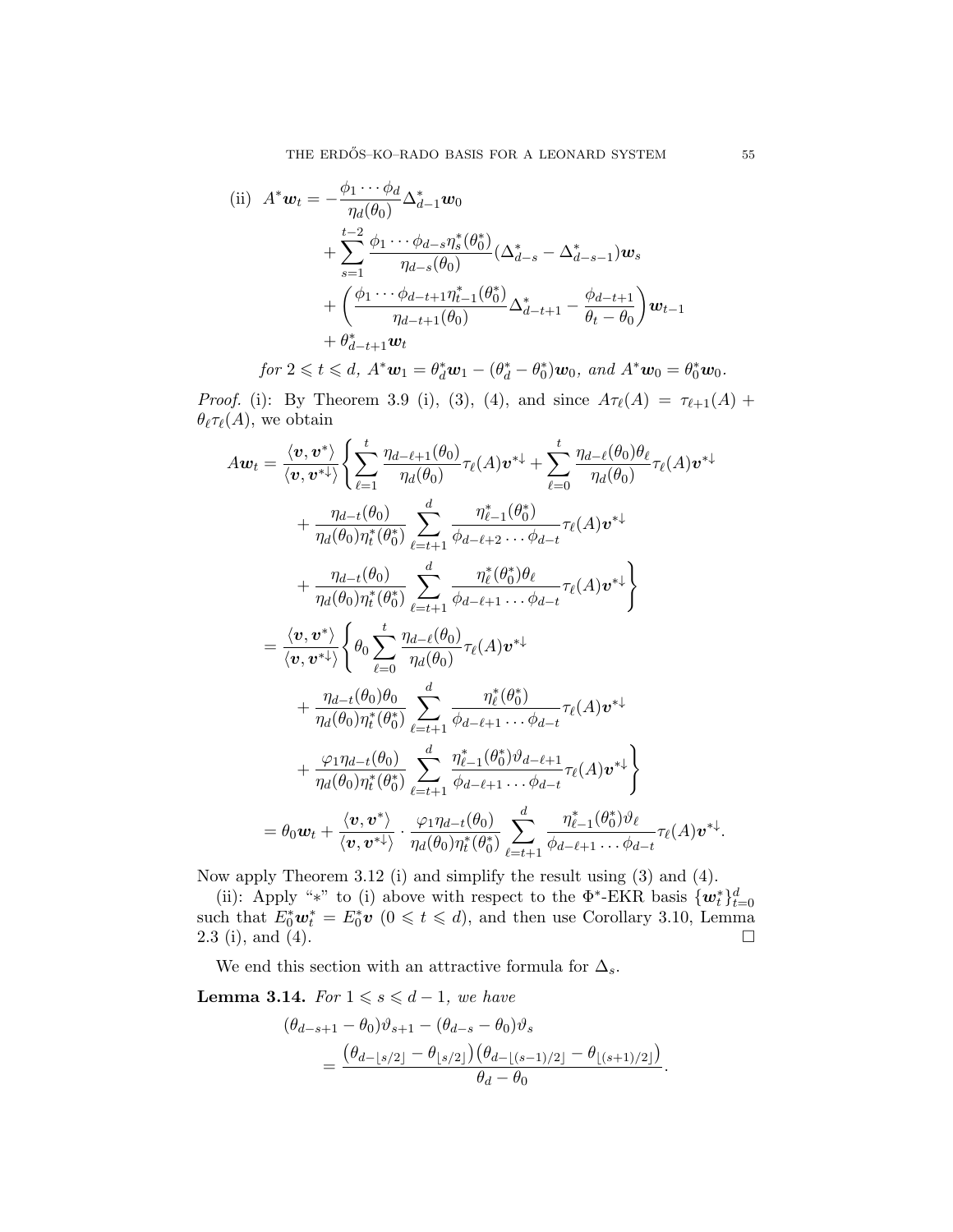*Proof.* This is verified case by case using [23, Lemma 10.2].  $\Box$ 

Corollary 3.15. For  $1 \le s \le d-1$ , we have

$$
\Delta_s = \frac{\eta_{s-1}^*(\theta_0^*)(\theta_{d-\lfloor s/2 \rfloor}^* - \theta_{\lfloor s/2 \rfloor}^*) (\theta_{d-\lfloor (s-1)/2 \rfloor}^* - \theta_{\lfloor (s+1)/2 \rfloor}^*)}{\phi_{d-s+1} \cdots \phi_d \eta_{d-s-1}(\theta_0) (\theta_d^* - \theta_0^*) \vartheta_{s+1}}.
$$

*Proof.* Immediate from Lemma 3.14 and (4).  $\Box$ 

### 4. APPLICATIONS TO THE ERDŐS–KO–RADO THEOREMS

The Erd˝os–Ko–Rado type theorems for various families of Q-polynomial distance-regular graphs provide one of the most successful applications of Delsarte's linear programming method [4].<sup>9</sup>

Let  $\Gamma$  be a Q-polynomial distance-regular graph with vertex set X. (We refer the reader to [2, 3, 21] for background material.) Pick a "base vertex"  $x \in X$  and let  $\Phi = \Phi(\Gamma)$  be the Leonard system (over  $\mathbb{K} = \mathbb{R}$ ) afforded on the primary module of the Terwilliger algebra  $T(x)$ ; cf. [19, Example (3.5)].<sup>10</sup> The second eigenmatrix  $Q = (Q_{ij})_{i,j=0}^d$  of  $\Gamma$  is defined by<sup>11</sup>

$$
E_j \boldsymbol{v}^* = \frac{\langle \boldsymbol{v}, \boldsymbol{v}^* \rangle}{||\boldsymbol{v}||^2} \sum_{i=0}^d Q_{ij} E_i^* \boldsymbol{v} \quad (0 \leqslant j \leqslant d).
$$

As summarized in [20], every "t-intersecting family"  $Y \subseteq X$  is associated with a vector  $e = (e_0, \ldots, e_d)$  (called the inner distribution of Y) satisfying

$$
e_0 = 1
$$
,  $e_1 \ge 0$ ,...,  $e_{d-t} \ge 0$ ,  $e_{d-t+1} = \cdots = e_d = 0$ ,  
\n $|Y| = (eQ)_0$ , and  $(eQ)_1 \ge 0$ ,...,  $(eQ)_d \ge 0$ .

Viewing these as forming a linear programming maximization problem with objective function  $(eQ)_0$ , we are then to construct a vector  $\boldsymbol{f} = (f_0, \ldots, f_d)$ such that

(28) 
$$
f_0 = 1
$$
,  $f_1 = \cdots = f_t = 0$ , and  $(fQ^T)_1 = \cdots = (fQ^T)_{d-t} = 0$ ,

which turns out to give a feasible solution to the dual problem with objective value  $(fQ^{\mathsf{T}})_0$ , provided that  $f_{t+1} \geq 0, \ldots, f_d \geq 0$ .

Set  $\mathbf{w} = \sum_{j=0}^{d} f_j E_j \mathbf{v}^*$ . Then

$$
\boldsymbol{w} = \frac{\langle \boldsymbol{v}, \boldsymbol{v}^*\rangle}{||\boldsymbol{v}||^2} \sum_{j=0}^d f_j \sum_{i=0}^d Q_{ij} E_i^* \boldsymbol{v} = \frac{\langle \boldsymbol{v}, \boldsymbol{v}^*\rangle}{||\boldsymbol{v}||^2} \sum_{i=0}^d (\boldsymbol{f} Q^{\mathsf{T}})_i E_i^* \boldsymbol{v}.
$$

Hence it follows that  $f$  satisfies (28) if and only if  $w = w_t$ . In particular, such a vector  $f$  is unique and is given by Theorem 3.9 (ii).

 $^{9}$ See, e.g., [5, 15] for more applications as well as extensions of this method.

<sup>&</sup>lt;sup>10</sup>We remark that  $\Phi$  is independent of  $x \in X$  up to isomorphism.

<sup>&</sup>lt;sup>11</sup>The matrix  $Q$  is denoted  $P^*$  in [26, p. 264].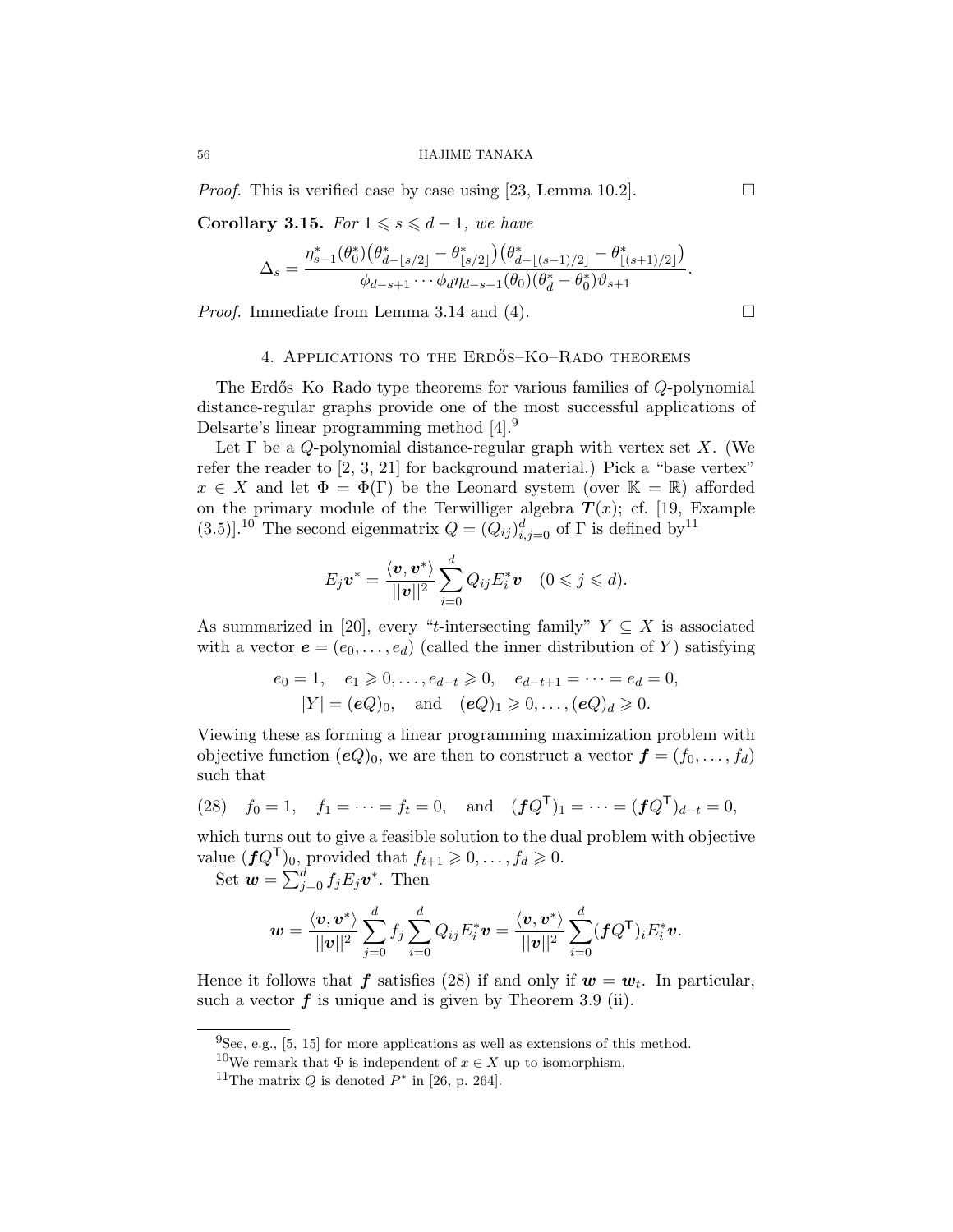We now give three examples. First, suppose  $\Phi$  is of *dual Hahn* type [27, Example 5.12], i.e.,

$$
\theta_i=\theta_0+hi(i+1+s),\quad \theta_i^*=\theta_0^*+s^*i
$$

for  $0 \leq i \leq d$ , and

$$
\varphi_i = hs^*i(i-d-1)(i+r), \quad \phi_i = hs^*i(i-d-1)(i+r-s-d-1)
$$

for  $1 \leq i \leq d$ , where  $h, s^*$  are nonzero. Then it follows that

$$
f_j = \frac{(1-j)_t(j+s+2)_t(s-r+1)_j(-1)^{j-1}}{(t-r+s+1)(s+2)_t t!(r+2)_{j-1}}
$$
  
 
$$
\times {}_3F_2 \left( \begin{array}{c} t-j+1, t+j+s+2, 1 \ t+1, t-r+s+2 \end{array} \middle| 1 \right)
$$

for  $t + 1 \leqslant j \leqslant d$ , and

$$
(\mathbf{f} Q^{\mathsf{T}})_0 = \frac{(-d - s - 1)_{d-t}}{(r - s - d)_{d-t}}.
$$

If Γ is the Johnson graph  $J(v, d)$  [3, Section 9.1], then  $\Phi$  is of dual Hahn type with  $r = d - v - 1$ ,  $s = -v - 2$ , and  $s^* = -v(v - 1)/d(v - d)$ ; cf. [22, pp. 191–192. In this case, the vector  $f$  was essentially constructed by Wilson [29] and was used to prove the original Erdős–Ko–Rado theorem [6] in full generality.

Suppose  $\Phi$  is of *Krawtchouk* type [27, Example 5.13], i.e.,

$$
\theta_i = \theta_0 + si, \quad \theta_i^* = \theta_0^* + s^*i
$$

for  $0 \leq i \leq d$ , and

$$
\varphi_i = ri(i - d - 1), \quad \phi_i = (r - ss^*)i(i - d - 1)
$$

for  $1 \leq i \leq d$ , where  $r, s, s^*$  are nonzero. Then it follows that

$$
f_j = \frac{(1-j)_t}{t!} \left(\frac{r - ss^*}{r}\right)^{j-1} \cdot {}_2F_1\left(\frac{t - j + 1}{t + 1}\middle| \frac{ss^*}{ss^* - r}\right)
$$

for  $t + 1 \leqslant j \leqslant d$ , and

$$
(\boldsymbol{f} Q^{\mathsf{T}})_0 = \left(\frac{ss^*}{ss^*-r}\right)^{d-t}.
$$

If Γ is the Hamming graph  $H(d, n)$  [3, Section 9.2], then  $\Phi$  is of Krawtchouk type with  $r = n(n-1)$  and  $s = s^* = -n$ ; cf. [22, p. 195]. In this case, the vector  $f$  coincides (up to normalization) with the weight distribution of an  $MDS code$  [14, Chapter 11], i.e., a code attaining the Singleton bound.<sup>12</sup>

Finally, suppose  $\Phi$  is of the most general q-Racah type [27, Example 5.3], i.e.,

$$
\theta_i = \theta_0 + h(1 - q^i)(1 - sq^{i+1})q^{-i}, \quad \theta_i^* = \theta_0^* + h^*(1 - q^i)(1 - s^*q^{i+1})q^{-i}
$$

<sup>&</sup>lt;sup>12</sup>In this regard, one may also wish to call  ${w_t}_{t=0}^d$  an *MDS* basis or a *Singleton* basis.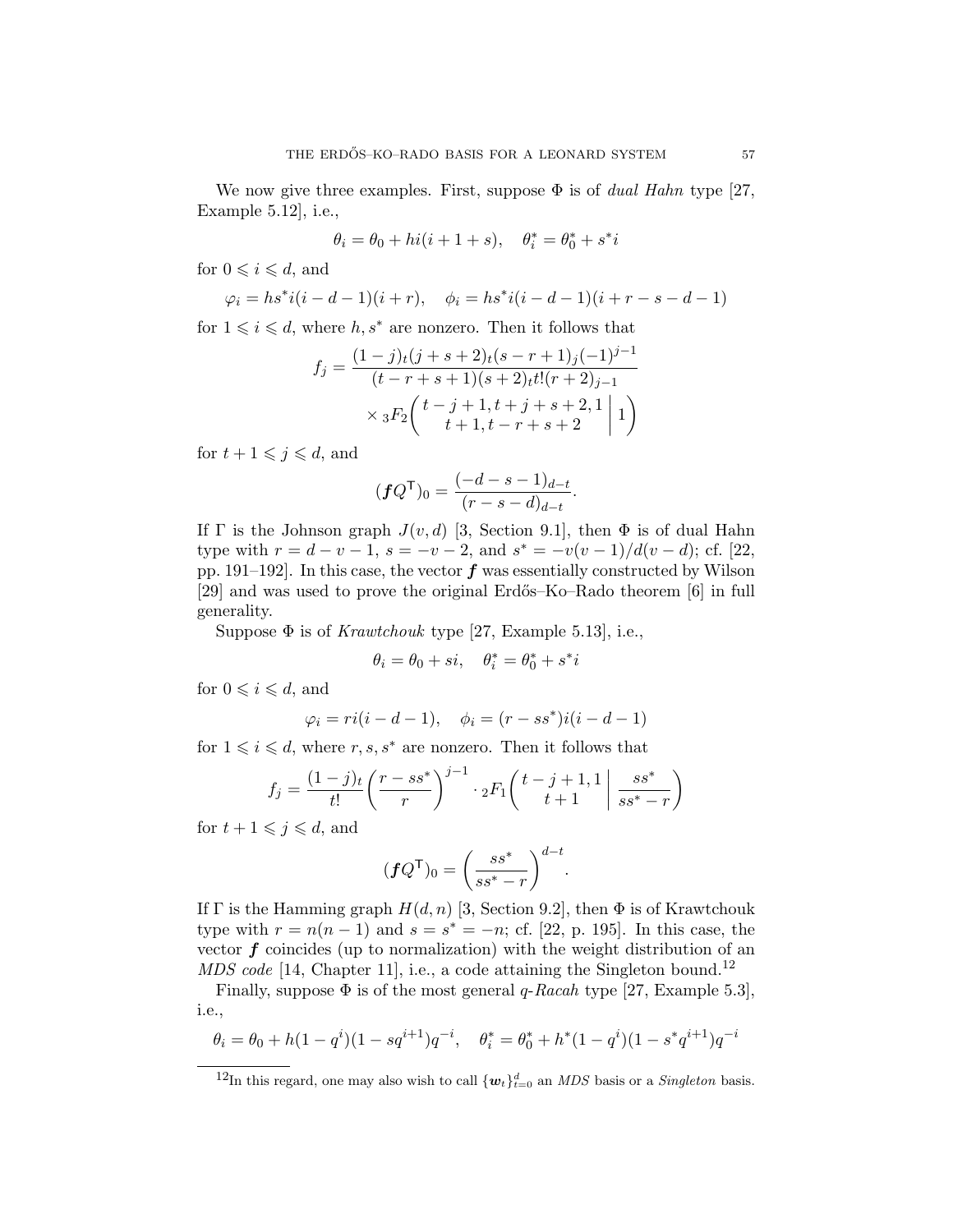for  $0 \leq i \leq d$ , and

$$
\varphi_i = hh^*q^{1-2i}(1-q^i)(1-q^{i-d-1})(1-r_1q^i)(1-r_2q^i),
$$
  

$$
\phi_i = hh^*q^{1-2i}(1-q^i)(1-q^{i-d-1})(r_1-s^*q^i)(r_2-s^*q^i)/s^*
$$

for  $1 \leqslant i \leqslant d$ , where  $h, h^*, r_1, r_2, s, s^*, q$  are nonzero and  $r_1r_2 = ss^*q^{d+1}$ . Then it follows that the  $f_j$  are expressed as balanced  $_4\phi_3$  series:

$$
f_j = \frac{s^{*j-1}q^{(d+1)(j-1)+t}(q^{1-j};q)_t(sq^{j+2};q)_t(sq/r_1;q)_j(sq/r_2;q)_j}{(1-sq^{t+1}/r_1)(1-sq^{t+1}/r_2)(q;q)_t(sq^2;q)_t(r_1q^2;q)_{j-1}(r_2q^2;q)_{j-1}} \times 4\phi_3\left(\frac{q^{t-j+1},sq^{t+j+2},q^{t-d-1}/s^*,q}{q^{t+1},sq^{t+2}/r_1,sq^{t+2}/r_2}\middle| q;q\right)
$$

for  $t + 1 \leqslant j \leqslant d$ , and

$$
(\boldsymbol{f} Q^{\mathsf{T}})_0 = \frac{(sq^{t+2};q)_{d-t}(s^*q^2;q)_{d-t}}{r_1^{d-t}q^{d-t}(sq^{t+1}/r_1;q)_{d-t}(s^*q/r_1;q)_{d-t}}.
$$

#### **REFERENCES**

- 1. R. Askey and J. Wilson, A set of orthogonal polynomials that generalize the Racah  $coefficients \text{ or } 6 - j \text{ symbols}, \text{SIAM J. Math. Anal. } 10 \text{ (1979), } 1008-1016.$
- 2. E. Bannai and T. Ito, Algebraic combinatorics I: Association schemes, Benjamin/Cummings, Menlo Park, CA, 1984.
- 3. A. E. Brouwer, A. M. Cohen, and A. Neumaier, Distance-regular graphs, Springer-Verlag, Berlin, 1989.
- 4. P. Delsarte, An algebraic approach to the association schemes of coding theory, Philips Res. Rep. Suppl. No. 10 (1973).
- 5. P. Delsarte and V. I. Levenshtein, Association schemes and coding theory, IEEE Trans. Inform. Theory 44 (1998), 2477–2504.
- 6. P. Erd˝os, C. Ko, and R. Rado, Intersection theorems for systems of finite sets, Quart. J. Math. Oxford Ser. (2) 12 (1961), 313–320.
- 7. P. Frankl and R. M. Wilson, *The Erdős–Ko–Rado theorem for vector spaces*, J. Combin. Theory Ser. A 43 (1986), 228–236.
- 8. T. Ito, K. Tanabe, and P. Terwilliger, Some algebra related to P- and Q-polynomial association schemes, Codes and association schemes (A. Barg and S. Litsyn, eds.), American Mathematical Society, Providence, RI, 2001, pp. 167–192, arXiv:math/0406556.
- 9. T. Ito and P. Terwilliger, The augmented tridiagonal algebra, Kyushu J. Math. 64 (2010), 81–144, arXiv:0904.2889.
- 10. R. Koekoek and R. F. Swarttouw, The Askey scheme of hypergeometric orthogonal polynomials and its q-analog, report 98–17, Delft University of Technology, The Netherlands, 1998, available at http://aw.twi.tudelft.nl/~koekoek/askey.html.
- 11. J. H. Koolen, W. S. Lee, and W. J. Martin, Characterizing completely regular codes from an algebraic viewpoint, Combinatorics and graphs (R. Brualdi et al., eds.), Contemporary Mathematics, vol. 531, American Mathematical Society, Providence, RI, 2010, pp. 223–242, arXiv:0911.1828.
- 12. D. A. Leonard, Orthogonal polynomials, duality and association schemes, SIAM J. Math. Anal. 13 (1982), 656–663.
- 13. L. Lovász, On the Shannon capacity of a graph, IEEE Trans. Inform. Theory 25 (1979), 1–7.
- 14. F. J. MacWilliams and N. J. A. Sloane, The theory of error-correcting codes, North-Holland, Amsterdam, 1977.